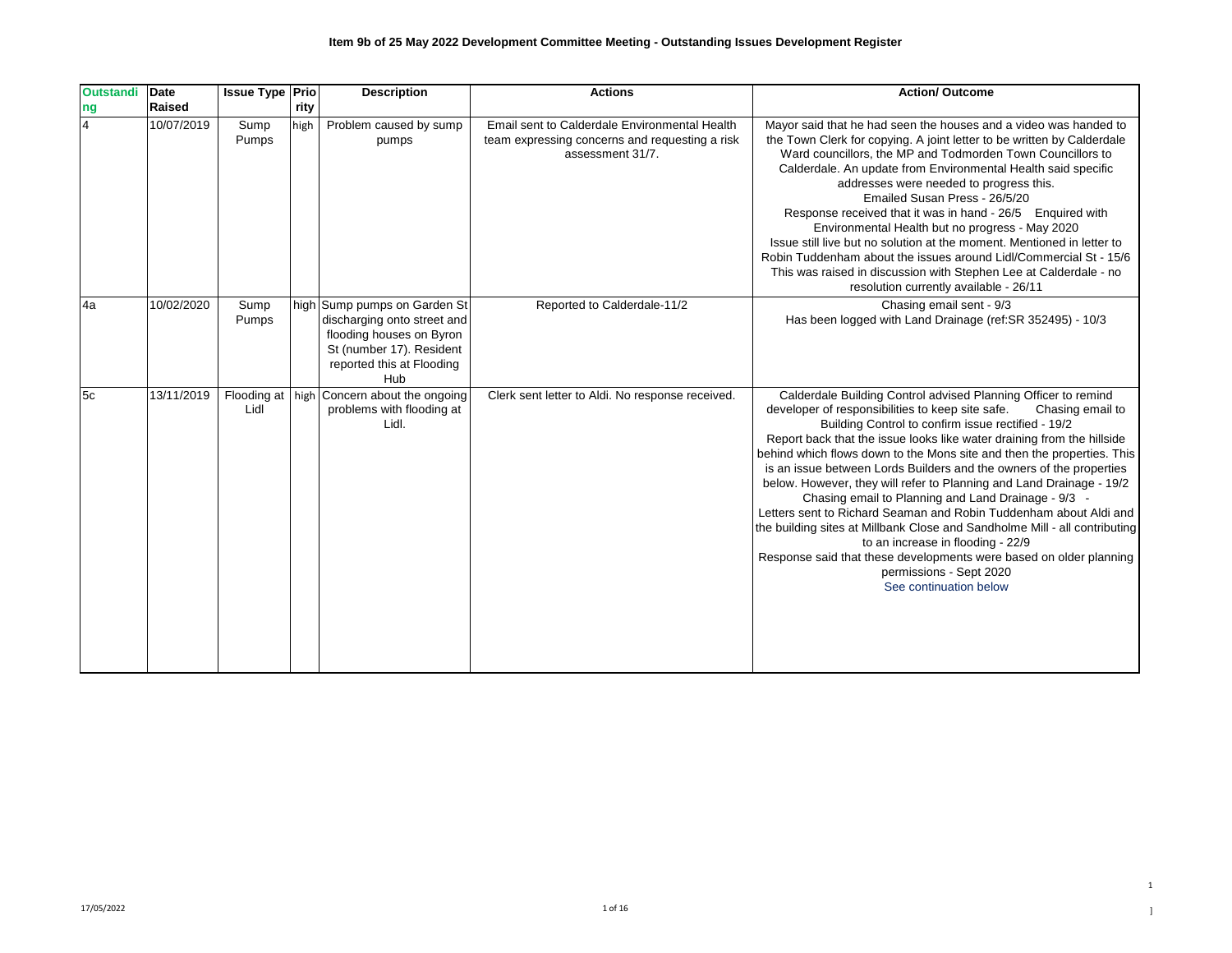| 5c<br>continued | see above  | see above                                                                                                                                       | high | see above                                                                                                                                                             | see above                                                                                                                                                                                                                                                                                                                                                                                               | This was raised in discussion with Stephen Lee. As built drawings were<br>requested from Lidl but have still not been provided to CMBC.<br>CMBC never received detailed design drawings for the compensatory<br>flood pond. The site drainage drawings submitted during the planning<br>process appear adequate and do not give cause for further survey to<br>be undertaken on the Lidl site. CMBC have contacted Yorkshire Water<br>requesting confirmation that the site sewerage was connected to the<br>Yorkshire Water sewers as shown on the drawingssubmitted and await<br>confirmation. CMBC have received hydraulic modelling information<br>from Yorkshire Water which demonstrates the sewer systems in Halifax<br>Road meet the minimum statutory requirements. CMBC advise that the<br>existing problem of flooding gullies was caused by'surcharging'. This is<br>where there is insufficient capacity for the water to drain awayand this<br>causes the flooding from gullies. CMBC are planning to undertake<br>survey work to establish the connectivity of the highway gullies in<br>Halifax Road. Due to traffic management being required to undertake<br>this work and other traffic management currently being in place in<br>Todmorden they have not yet programmed in these works. They will<br>work with highways colleagues to undertake this work as soon as is<br>practical - 25/11 |
|-----------------|------------|-------------------------------------------------------------------------------------------------------------------------------------------------|------|-----------------------------------------------------------------------------------------------------------------------------------------------------------------------|---------------------------------------------------------------------------------------------------------------------------------------------------------------------------------------------------------------------------------------------------------------------------------------------------------------------------------------------------------------------------------------------------------|------------------------------------------------------------------------------------------------------------------------------------------------------------------------------------------------------------------------------------------------------------------------------------------------------------------------------------------------------------------------------------------------------------------------------------------------------------------------------------------------------------------------------------------------------------------------------------------------------------------------------------------------------------------------------------------------------------------------------------------------------------------------------------------------------------------------------------------------------------------------------------------------------------------------------------------------------------------------------------------------------------------------------------------------------------------------------------------------------------------------------------------------------------------------------------------------------------------------------------------------------------------------------------------------------------------------------------------------------------------------------------------------------------------|
| 70              | 26/02/2020 | Increase in<br>flood risk on<br>Commercial<br>St and<br>surrounding<br>streets<br>because of<br>increased<br>level on<br>Sandholme<br>Mill site |      | high Ground at Sandholme Mill<br>in front of Commercial St<br>has been raised by about<br>3ft as waste materials from<br>the work on the towpath<br>has been levelled | Raised at Development Meeting - 26/2<br>Letter sent to Head of Planning 26/3 No response.<br>Email sent to Head of Planning. Response that<br>agent had advised that the builder will remove the<br>additional earth and return site to level approved in<br>initial planning permission - 2/6<br>Letter sent to Chief Officer CMBC - 15/6<br>Concern expressed to head of planning - 23/11 and<br>1/12 | Cllr P Taylor provided copy of letter from Commercial St residents to<br>Richard Seaman - to be discussed at 23/6 DC meeting - 22/6                                                                                                                                                                                                                                                                                                                                                                                                                                                                                                                                                                                                                                                                                                                                                                                                                                                                                                                                                                                                                                                                                                                                                                                                                                                                              |
| 6               | 11/09/2019 | Potentially high<br>dangerous<br>banking                                                                                                        |      | Mons Rd - banking<br>surrounding building site<br>potentially slipping                                                                                                | Contacted Calderdale and site visit carried out and<br>confirmed safe but to be kept under review.                                                                                                                                                                                                                                                                                                      | Further contact 11th Oct and reported back to Calderdale and further<br>visit undertaken and will continue to monitor                                                                                                                                                                                                                                                                                                                                                                                                                                                                                                                                                                                                                                                                                                                                                                                                                                                                                                                                                                                                                                                                                                                                                                                                                                                                                            |

2  $\,$   $\,$   $\,$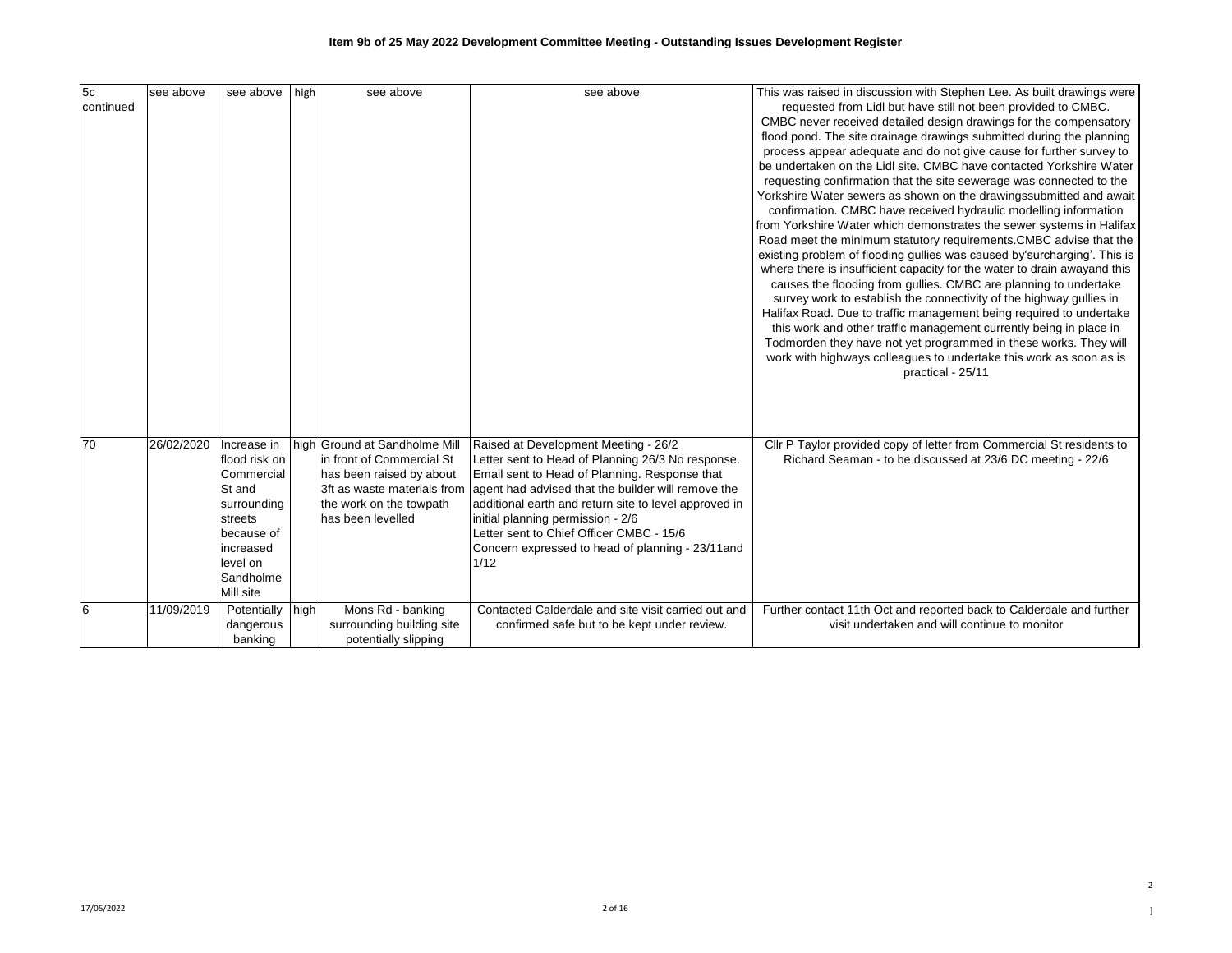| 9  | 02/10/2019 | Obstructed<br>path                                     | Lee Bottom Road - runs<br>from number 18 and<br>alongside Manor Close on<br>the left of Lee Bottom Rd<br>towards Upper Shaw Rd.<br>The path/banking as you<br>turn left into Manor Close is<br>mowed regularly by the<br>resident next to it because<br>of the danger backing out<br>of the drive. This is to stop<br>the road being obscured by<br>very long grass to the right<br>as you pull out of Manor<br>Close. On the completion<br>of Manor Close, the<br>resulting banking soil was<br>levelled and laid with a<br>sandy mix so pedestrians<br>could walk on it without<br>being on the road instead -<br>13/2. | Contacted Calderdale - 5/10                                                                                                                   | Calderdale have received the adoption plan but it is still not clear<br>whether or not this footpath is adopted. Confirmation received that it is<br>not adopted. No further action from Highways - 10/3<br>Planning Department recommend approaching the Land Registry in<br>Birmingham for information about ownership -13/2.<br>Contacted Customer First to enquire who owns the banking - they are<br>going to send someone out to check - 16/2<br>Email sent to Planning Dept - 9/3<br>The land does not belong to Calderdale Council.<br>TTC to request ownership details from the Land Registry - 22/9<br>Land registry shows that the land does not have an owner. Emailed<br>Calderdale to enquire whether Calderdale will take ownership in view of<br>the health and safety issues - 4/11<br>Has been passed to Highways for response - 5/11                                                                                                                                                                                                                                                                                                                                                                                                                                                                                                                                                                                                                                                                                                                 |
|----|------------|--------------------------------------------------------|---------------------------------------------------------------------------------------------------------------------------------------------------------------------------------------------------------------------------------------------------------------------------------------------------------------------------------------------------------------------------------------------------------------------------------------------------------------------------------------------------------------------------------------------------------------------------------------------------------------------------|-----------------------------------------------------------------------------------------------------------------------------------------------|-------------------------------------------------------------------------------------------------------------------------------------------------------------------------------------------------------------------------------------------------------------------------------------------------------------------------------------------------------------------------------------------------------------------------------------------------------------------------------------------------------------------------------------------------------------------------------------------------------------------------------------------------------------------------------------------------------------------------------------------------------------------------------------------------------------------------------------------------------------------------------------------------------------------------------------------------------------------------------------------------------------------------------------------------------------------------------------------------------------------------------------------------------------------------------------------------------------------------------------------------------------------------------------------------------------------------------------------------------------------------------------------------------------------------------------------------------------------------------------------------------------------------------------------------------------------------|
| 16 | 22/07/2019 | Overgrown<br>greenage<br>and<br>dangerous<br>road bend | Garden on bend of road<br>from Baptist Vale Church,<br>Cornholme, with overgrown<br>greenage causing<br>pedestrians to cross road<br>twice on bad bend.                                                                                                                                                                                                                                                                                                                                                                                                                                                                   | Sarah Pennie is going to find who owns the garden,<br>speak to the lay preacher and take photos. On<br>agenda Development Committee for 23/10 | Letters have been sent to Manse property owner, Age Concern and<br>Highways. Also copied to councillors-4/11 Calderdale have asked for a<br>Streetworks Enforcement officer to investigate the overgrown<br>shrubbery and for the Road Safety Officer to do an initial assessment<br>for possible street calming - 27/11. Letter received from Calderdale<br>Traffic Officer that the bend at Cornholme is unsuitable for traffic<br>calming measures. They have referred the issue of speed to the<br>Neighbourhood Police Team. The issue of overgrown shrubbery has<br>been referred to the Highways Enforcement Officer so they can be cut<br>back - 17/12. Chasing email sent to Enforcement team about shrubbery<br>and email sent to Traffic Officer - 18/2<br>Response from<br>Traffic Officer - they have considered all traffic calming options and<br>none are suitable. The Traffic Engineer has suggested that TTC may<br>wish to consider putting a side entrance to the south east side of the<br>site for pedestrians which may allow them to cross on a slightly more<br>open section of the road where sight lines may be unimpeded by gate<br>posts at the current entrance. Peter Stubbs agreed to an office meeting<br>but not a site meeting - March 2019 Email sent to Peter Stubbs to say<br>that a meeting is still required but in view of Covid-19 this will be parked<br>until June 2021 - 11/11<br>Cllr T<br>Greenwood had meeting with Traffic Officer and others to consider<br>street safety issues including speeding - September 2021 |
| 18 | 23/10/2019 | Highway<br>signage                                     | To take down existing<br>gateway signage to be<br>repainted by Cllr K White                                                                                                                                                                                                                                                                                                                                                                                                                                                                                                                                               | Agreed with Calderdale Highways a price to take<br>down all three signs as and when in that area.                                             | One set delivered to Offices for Mayor to progress. Details of paint<br>colours received - 9/12 Signs to be painted early in 2020. The 4 signs<br>have been collected. Now awaiting cleaning and painting-27/1 Paint<br>and other supplies to be ordered w/c 17/2Signage now at Todmorden<br>Community Centre awaiting painting - October 2020                                                                                                                                                                                                                                                                                                                                                                                                                                                                                                                                                                                                                                                                                                                                                                                                                                                                                                                                                                                                                                                                                                                                                                                                                          |

3  $\,$   $\,$   $\,$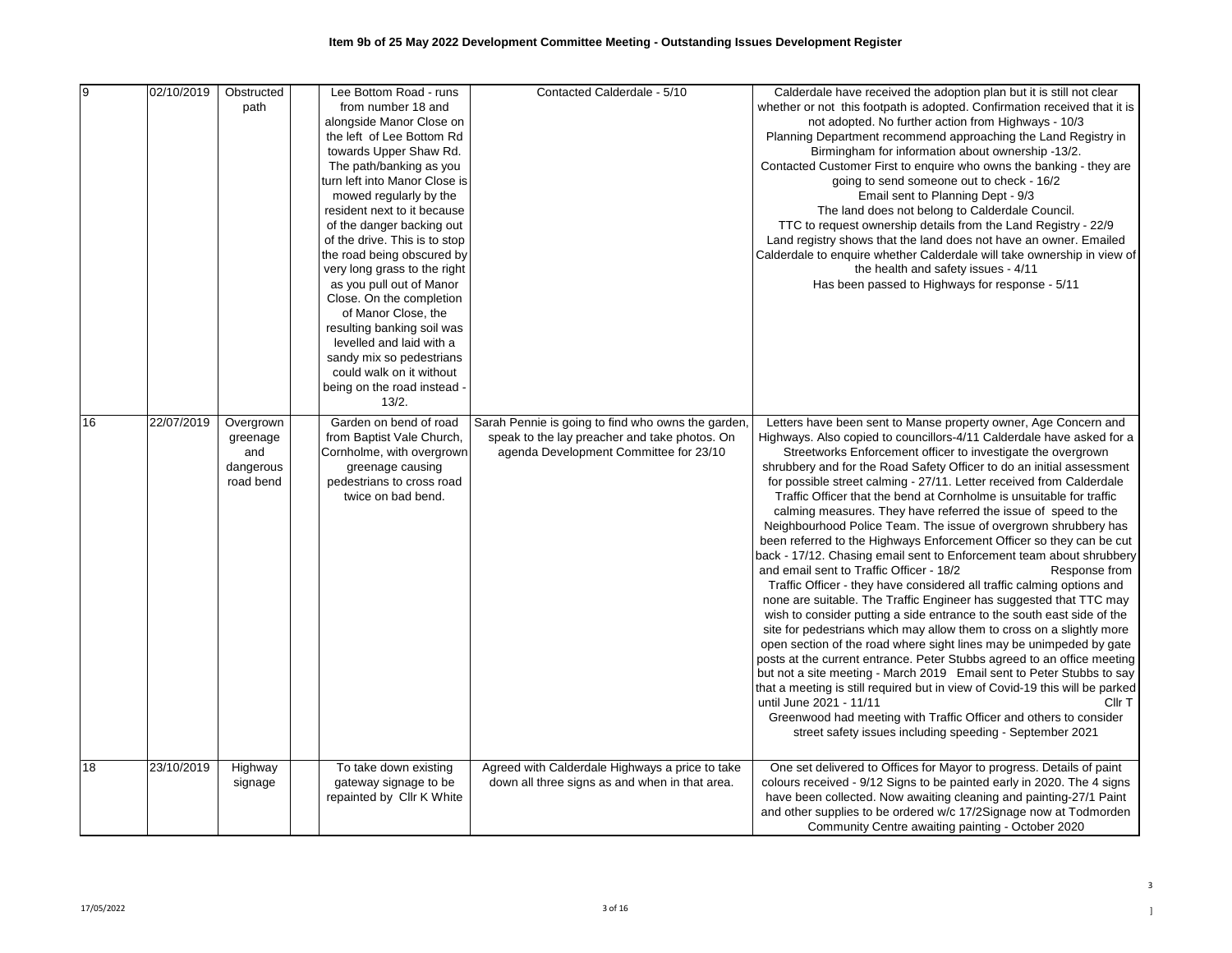| 20  | 23/10/2019 | Accessibility<br>at the<br>Todmorden<br>railway<br>Station                             | Network rail has contacted<br>the Council about the<br>proposed lift at the railway<br>station.                                                                                                   | Public meeting arranged for 20/11 for Network Rail<br>to update public. To be held in Community College<br>20/11.                                                                                                                                                                                                                        | Meeting held on 20/11. DfT had approved the concept and next stage<br>is writing detailed plans - March 2020. Contacted Customer Centre for<br>an update, one to be provided as a service request - 11/11<br>Update stated that NR have integrated the lift works with 2 other AfA<br>schemes (Broad Green and Chorley) which are also lifts in to subways<br>to provide some efficiencies. and have appointed Northern Rail to<br>undertake and manage the work and designs are ongoing -16/11<br>Final approval for plans to be reviewed at meeting on 14/10/21 |
|-----|------------|----------------------------------------------------------------------------------------|---------------------------------------------------------------------------------------------------------------------------------------------------------------------------------------------------|------------------------------------------------------------------------------------------------------------------------------------------------------------------------------------------------------------------------------------------------------------------------------------------------------------------------------------------|-------------------------------------------------------------------------------------------------------------------------------------------------------------------------------------------------------------------------------------------------------------------------------------------------------------------------------------------------------------------------------------------------------------------------------------------------------------------------------------------------------------------------------------------------------------------|
| 22  | 23/10/2019 | Moorlands<br>Policy                                                                    | To update the current<br>Moorlands Policy in line<br>with Calderdale                                                                                                                              | 2008 policy sent to members of Development<br>Committee mid January 2020.                                                                                                                                                                                                                                                                | Climate Emergency Committee will be liaising with STF about<br>Moorlands Plan. Several other groups have offered to help with review<br>of policy such as a landowners group and Moors for the Future -<br>October 2020. Presentation from Robin about moorlands planned for<br>CEC meeting 11 November 2020. At meeting was decided to scope<br>out requirements for the production of Moorlands Policy - 12/11<br>Scoping of work for Moorlands Policy to be done at informal Climate<br>Emergency Meeting on 7/12                                              |
| 23  | 06/11/2019 | Allotments                                                                             | Update to the 5 February<br>Development Committee.-<br>27/1                                                                                                                                       | Update deferred to 26/2 DC meeting                                                                                                                                                                                                                                                                                                       | Meeting with CMBC October 2019. Discussed at DC meeting. Awaiting<br>information from CMBC October 2019.                                                                                                                                                                                                                                                                                                                                                                                                                                                          |
| 28  | 05/12/2019 | Quality of<br>lighting in<br>the Town<br>Hall,<br>especially<br>the Council<br>Chamber | Letter received from<br>Photographic Society - the<br>lights cast a poor yellow<br>light                                                                                                          | Contact made with Calderdale 12/12. It is possible<br>that the light fittings are covered by the grade 1<br>listing. They are to be inspected to see if they can<br>be replaced. They may become part of the CAFM<br>programme for improvement. More extensive work<br>on the lights could be part of the wider scheme of<br>work - 12/2 |                                                                                                                                                                                                                                                                                                                                                                                                                                                                                                                                                                   |
| 32a | 06/05/2020 | Integrated<br>plan for car<br>parking and<br>cycle<br>storage                          | Integrated plan for car<br>parking and cycle storage -<br>discussed at 6/5<br><b>Emergency Meeting</b>                                                                                            | Plan to be produced by Town Clerk                                                                                                                                                                                                                                                                                                        |                                                                                                                                                                                                                                                                                                                                                                                                                                                                                                                                                                   |
| 33  | 18/12/2019 | Ongoing<br>problems<br>with flooding<br>at the<br>railway<br>station                   | This was raised by Cllr<br>Skelton                                                                                                                                                                | Contact made with Network Rail -18/12                                                                                                                                                                                                                                                                                                    | Confirmation received from Network Rail that works will commence on<br>this March 2020 - 19/12                                                                                                                                                                                                                                                                                                                                                                                                                                                                    |
| 37  | 15/01/2020 | Overgrown<br>trees at<br>Walsden<br>Railway<br>Station                                 | Overgrown trees at<br>Walsden Station cause a<br>problem for passengers<br>with disability accessing the<br>station- reported by Cllr<br>Carrigan at the Climate<br>Emergency Committee -<br>15/1 | Email sent to Network Rail                                                                                                                                                                                                                                                                                                               |                                                                                                                                                                                                                                                                                                                                                                                                                                                                                                                                                                   |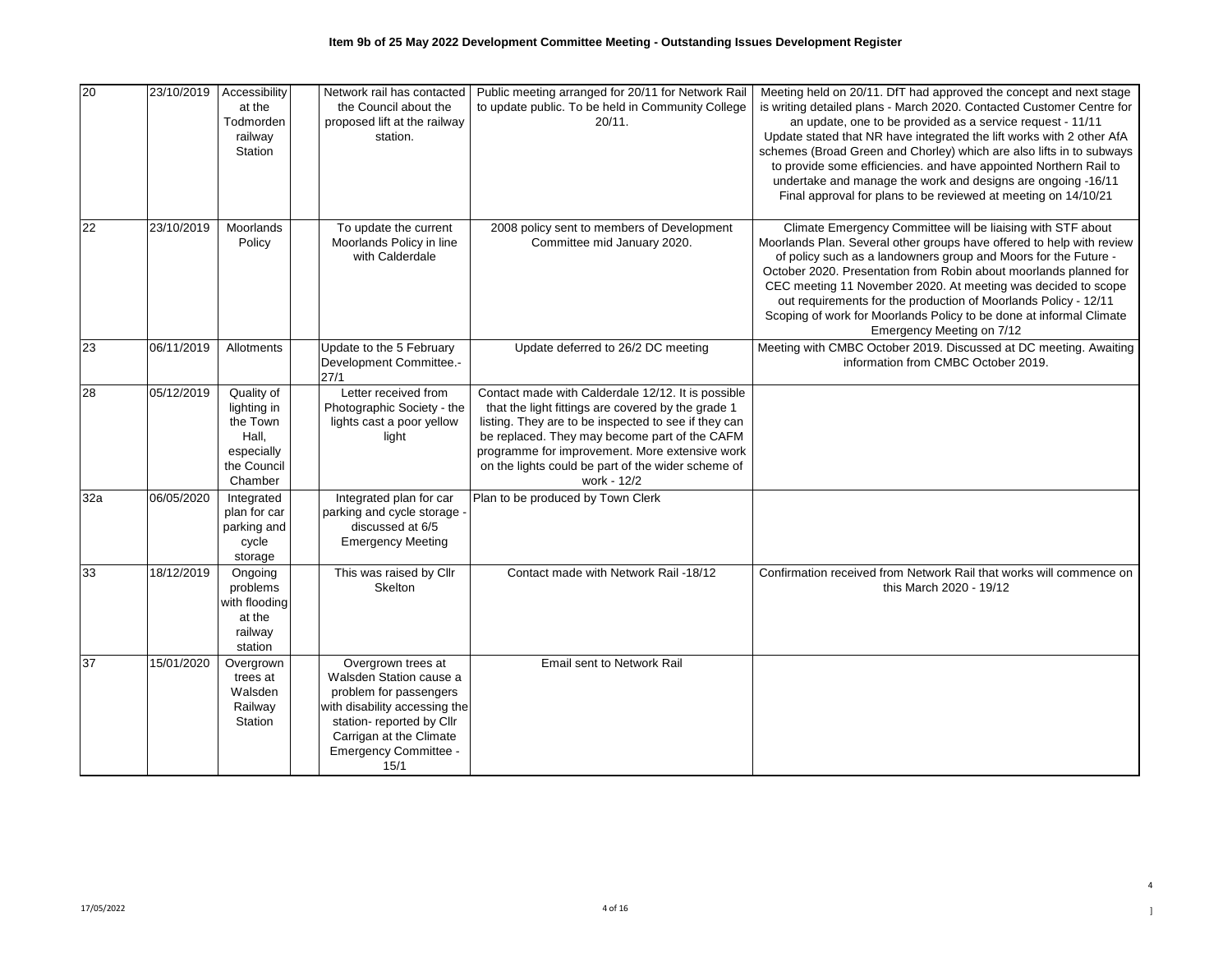| 43 | 29/01/2020 | Damage to                 | Residents of houses at        | Reported to Building Control, Customer First and  |                                                                        |
|----|------------|---------------------------|-------------------------------|---------------------------------------------------|------------------------------------------------------------------------|
|    |            |                           |                               | the Rivers and Canals Trust - 29/1.               |                                                                        |
|    |            | bridges over<br>the River | Stoodley Glen have            |                                                   |                                                                        |
|    |            |                           | observed a local farmer       |                                                   |                                                                        |
|    |            | Calder and                | cutting and removing          |                                                   |                                                                        |
|    |            | Canal at                  | quantities of stone from the  |                                                   |                                                                        |
|    |            | Stoodley                  | bridges so he can get his     |                                                   |                                                                        |
|    |            | Glen                      | vehicles over the bridge.     |                                                   |                                                                        |
|    |            |                           | The stone bridge over the     |                                                   |                                                                        |
|    |            |                           | Calder is a 200 year old      |                                                   |                                                                        |
|    |            |                           | listed structure and it       |                                                   |                                                                        |
|    |            |                           | appears to have been          |                                                   |                                                                        |
|    |            |                           | weakened by the grinding      |                                                   |                                                                        |
|    |            |                           | of material from it. The      |                                                   |                                                                        |
|    |            |                           | parapet of the bridge over    |                                                   |                                                                        |
|    |            |                           | the canal has been            |                                                   |                                                                        |
|    |            |                           | damaged in such a way         |                                                   |                                                                        |
|    |            |                           | that it may fall into the     |                                                   |                                                                        |
|    |            |                           | canal if it is knocked again. |                                                   |                                                                        |
|    |            |                           |                               |                                                   |                                                                        |
| 45 | 30/01/2020 | Land near                 | Land near bus stop on         | Contacted Todmorden in Bloom for their input-3/2. | Todmorden in Bloom agreed to liaise with the resident                  |
|    |            | bus stop on               | Halifax Rd on LHS             |                                                   |                                                                        |
|    |            | Halifax Rd,               | immediately before turning    |                                                   |                                                                        |
|    |            | Just before               | left on to Shaw Wood Rd       |                                                   |                                                                        |
|    |            | Shaw Wood                 | (going towards)               |                                                   |                                                                        |
|    |            | Rd is unkept              | Todmorden). Cllr P Taylor     |                                                   |                                                                        |
|    |            | - belongs to              | reported a resident would     |                                                   |                                                                        |
|    |            | Calderdale?               | like to move the grass and    |                                                   |                                                                        |
|    |            |                           | plant some bulbs.             |                                                   |                                                                        |
| 49 | 04/04/2020 | Signage for               | To procure and install        | Action to be started in March 2020                | On to do list                                                          |
|    |            | <b>TTC</b> owned          | signage on the 4 plots of     |                                                   |                                                                        |
|    |            | land                      | TTC owned land                |                                                   |                                                                        |
| 53 | 05/02/2020 | Congestion                | Reported by a resident -      | Assistant Town Clerk contacted planning at        | Chasing email sent 20/2<br>Update received that                        |
|    |            | at                        | Road is very narrow at this   | Calderdale - 6/2                                  | the drawings in the application (13/01197/FUL) clearly show parking    |
|    |            | Knowlwood                 | junction with a bus stop      |                                                   | provision for each house however it may be the case that they have not |
|    |            | Rd junction               | immediately in front of 4     |                                                   | been built in accordance with the approved plan if the parking spaces  |
|    |            | with                      | new houses. Assistant         |                                                   | are not available or may not yet be completed.                         |
|    |            | Rochdale                  | Town Clerk to check the       |                                                   |                                                                        |
|    |            | Rd                        | planning permission for the   |                                                   |                                                                        |
|    |            |                           | build, especially provision   |                                                   |                                                                        |
|    |            |                           | for car parking as any        |                                                   |                                                                        |
|    |            |                           | parking on the road itself    |                                                   |                                                                        |
|    |            |                           | could lead to almost          |                                                   |                                                                        |
|    |            |                           | permanent gridlock            |                                                   |                                                                        |
|    |            |                           |                               |                                                   |                                                                        |
| 54 | 06/02/2020 | Disabled car              | Cllr M Taylor has reported    | Reported to Calderdale.                           | Letter sent to Manager of Sports Centre - 13/2                         |
|    |            | parking                   | that the disabled parking     |                                                   |                                                                        |
|    |            | spaces at                 | spaces at the Leisure         |                                                   |                                                                        |
|    |            | the Leisure               | Centre are being misused.     |                                                   |                                                                        |
|    |            | Centre                    |                               |                                                   |                                                                        |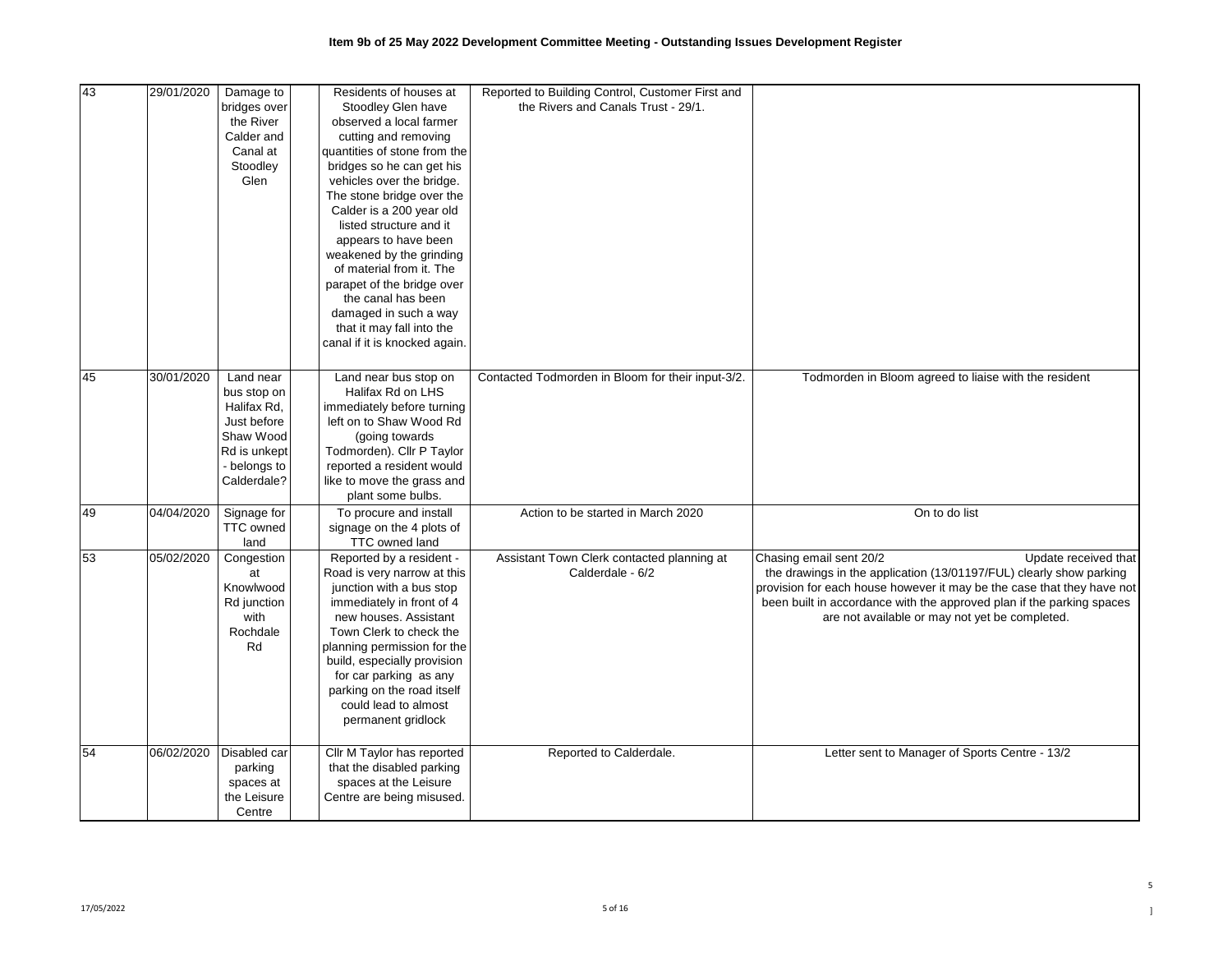| 64 | 13/02/2020 | Poor state                                                                                   | Concern expressed by                                                                                                                                                                                                                                                                                                                                                                                                                              | Reported to Network rail and Calderdale - 13/2                                                                                                                   | Chasing email sent 9/3                                                                                                                                                                                                                                                                                                                                                                                                                                                                                                                                                      | Highways passed |
|----|------------|----------------------------------------------------------------------------------------------|---------------------------------------------------------------------------------------------------------------------------------------------------------------------------------------------------------------------------------------------------------------------------------------------------------------------------------------------------------------------------------------------------------------------------------------------------|------------------------------------------------------------------------------------------------------------------------------------------------------------------|-----------------------------------------------------------------------------------------------------------------------------------------------------------------------------------------------------------------------------------------------------------------------------------------------------------------------------------------------------------------------------------------------------------------------------------------------------------------------------------------------------------------------------------------------------------------------------|-----------------|
|    |            | of road                                                                                      | market Supervisor that the<br>road on Brook St leading to them - 17/2<br>the back of the market is in<br>a very poor state of repair.<br>This has been raised<br>previously with Network<br>Rail and Calderdale                                                                                                                                                                                                                                   | Network Rail has advised that it does not belong to                                                                                                              | SR353074 to Streetworks                                                                                                                                                                                                                                                                                                                                                                                                                                                                                                                                                     |                 |
| 65 | 13/02/2020 | Damaged<br>manhole<br>cover on<br>Stoodley<br>Grange.                                        | Cllr. P Taylor reported<br>issue with damaged raised<br>manhole cover and the<br>shaft down to the pipe that<br>runs under the lane.                                                                                                                                                                                                                                                                                                              | Requested address details to enable reporting -<br>13/2                                                                                                          | Calderdale state that this road is unadopted (therefore not a Calderdale<br>issue) and this issue needs reporting to the Utility Company.<br>Information passed to Cllr. P Taylor - 10/3                                                                                                                                                                                                                                                                                                                                                                                    |                 |
| 69 | 20/02/2020 | Request for<br>additional<br>zebra<br>crossing<br>outside<br><b>Morrisons</b><br>supermarket | Request for zebra crossing<br>for Rochdale Rd at Shade<br>end of Morrisons                                                                                                                                                                                                                                                                                                                                                                        | Raised with Highways - 24/2                                                                                                                                      |                                                                                                                                                                                                                                                                                                                                                                                                                                                                                                                                                                             |                 |
| 72 | 25/02/2020 | Unsightly<br>area past<br>the Dye<br>Works and<br>Working<br>Mens Club<br>l in<br>Cornholme  | The area past the dye<br>works and the Working<br>Mens' Club at the bottom of<br>Pudsey Rd has been an<br>eyesore for many years.<br>Now, with the protective<br>hoarding and fencing<br>dilapidated, the chance of<br>an accident is increased.<br>Do you know what plans<br>there are for these sites<br>and can local authorities<br>force appropriate actions<br>on land owners to make<br>safe/improve appearance/<br>put to use, this area? | Copied to Cllrs White, Ripley and Greenwood as<br>requested by resident - 25/2 Planning Department<br>and Building Control contacted for update on area -<br>2/3 | Building control visited the site. A planning permission has been put in<br>for the demolition of the rear of the mill. The owner was on site and<br>commented that the main mill building is to remain and converted into<br>offices. The back of the site is fenced off to prevent danger to life. They<br>plan to put in planning permission in in the future for industrial units at<br>the back. It is likely the front of the building will remain. Owner is aware<br>of the need to do a wide consultation if this planning permission is to be<br>put forward - 4/3 |                 |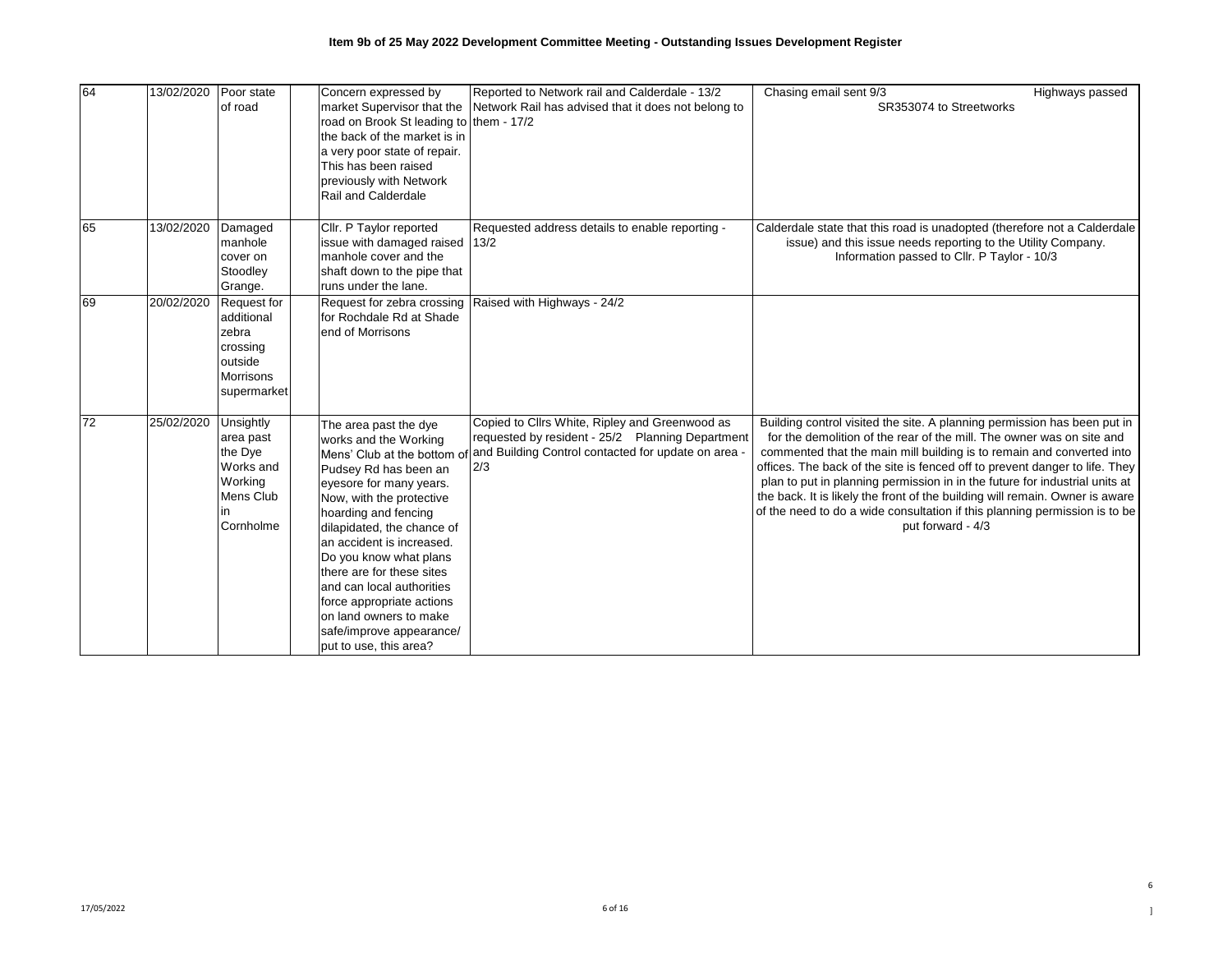| 73  | 25/02/2020 | Potentially  |                               | Copied to Cllrs White, Ripley and Greenwood as | Planning Department and Building Control contacted for update on               |
|-----|------------|--------------|-------------------------------|------------------------------------------------|--------------------------------------------------------------------------------|
|     |            | dangerous    | Frostholme Mill is presently  | requested by resident - 25/2                   | area - $2/3$                                                                   |
|     |            | demolition   | being demolished. I           |                                                |                                                                                |
|     |            | site         | understand from local         |                                                |                                                                                |
|     |            |              | experienced demolition        |                                                |                                                                                |
|     |            |              | workers that this mill and    |                                                |                                                                                |
|     |            |              | its location makes the work   |                                                |                                                                                |
|     |            |              | particularly hazardous. Do    |                                                |                                                                                |
|     |            |              | you know if an asbestos       |                                                |                                                                                |
|     |            |              | survey was done before        |                                                |                                                                                |
|     |            |              | work commenced? The           |                                                |                                                                                |
|     |            |              | site is adjacent to housing,  |                                                |                                                                                |
|     |            |              | the main road and railway.    |                                                |                                                                                |
|     |            |              | The work is progressing       |                                                |                                                                                |
|     |            |              | slowly but will soon reach    |                                                |                                                                                |
|     |            |              | the main road frontage.       |                                                |                                                                                |
|     |            |              | What risk assessment and      |                                                |                                                                                |
|     |            |              | supervision has been done     |                                                |                                                                                |
|     |            |              | by local authorities to       |                                                |                                                                                |
|     |            |              | ensure the health and         |                                                |                                                                                |
|     |            |              | safety of local residents     |                                                |                                                                                |
|     |            |              |                               |                                                |                                                                                |
|     |            |              |                               |                                                |                                                                                |
| 175 | 20/04/2020 | Removal of   | The stone wall is being       | Reported to Customer First -20/4               | Passed on to Planning Enforcement Team - 21/4 Response from                    |
|     |            | stone wall   | removed in land behind the    |                                                | Calderdale Planning - they are having to prioritise work with lockdown         |
|     |            |              | old Sorting Office on Rise    |                                                | but will deal with this when they can - 27/4                                   |
|     |            |              | Lane - previously a           |                                                | Contact received from nearby resident. Enforcement notices have been           |
|     |            |              | planning application had      |                                                | issued to the owner who seems to have disappeared. The site is                 |
|     |            |              | been declined for a car       |                                                | unsafe, messy and the wall needs repairing. Email sent to Enforcement          |
|     |            |              | park to be built on this site |                                                | Officer - 17/8                                                                 |
|     |            |              | near the railway station      |                                                |                                                                                |
| 176 | 21/04/2020 | Blocking of  | This was an issue in the      | Email sent to Enforcement Team - 21/4          | Chased 29/4. Contacted police and suggested I contact the COVID                |
|     |            | footpath     | past and an enforcement       |                                                | Protection team. The police will also visit the site. -29/4 It is a common     |
|     |            | access on    | order was imposed. The        |                                                | problem as some landowners are taking opportunity to put notices up            |
|     |            | <b>Rd 32</b> | owner has blocked the         |                                                | saying public should not be walking away from home during Covid                |
|     |            | Eastwood     | access again (the turnstile)  |                                                | Chased Enforcement Team - no<br>crisis-29/4                                    |
|     |            |              | Reported by Cllr              |                                                | further news available - 6/5 Reported again to Enforcement Team and            |
|     |            |              | Greenwood                     |                                                | Right of Way Officer - response from Right of Way Officer that a letter        |
|     |            |              |                               |                                                | has been sent but landowner refuses to comply - is an Enforcement              |
|     |            |              |                               |                                                | issue June 2020.<br>Further email sent to                                      |
|     |            |              |                               |                                                | Enforcement Team - 15/6<br>Further email sent to Enforcement                   |
|     |            |              |                               |                                                | Officer - 23/6 Enforcement Officer said that ROW responses had been            |
|     |            |              |                               |                                                | low key. With restrictions being lifted, a priority list is being produced for |
|     |            |              |                               |                                                | action - 29/6<br>Email sent to Enforcement                                     |
|     |            |              |                               |                                                | Officer - 10/8<br>No news received yet - 19/8                                  |
|     |            |              |                               |                                                |                                                                                |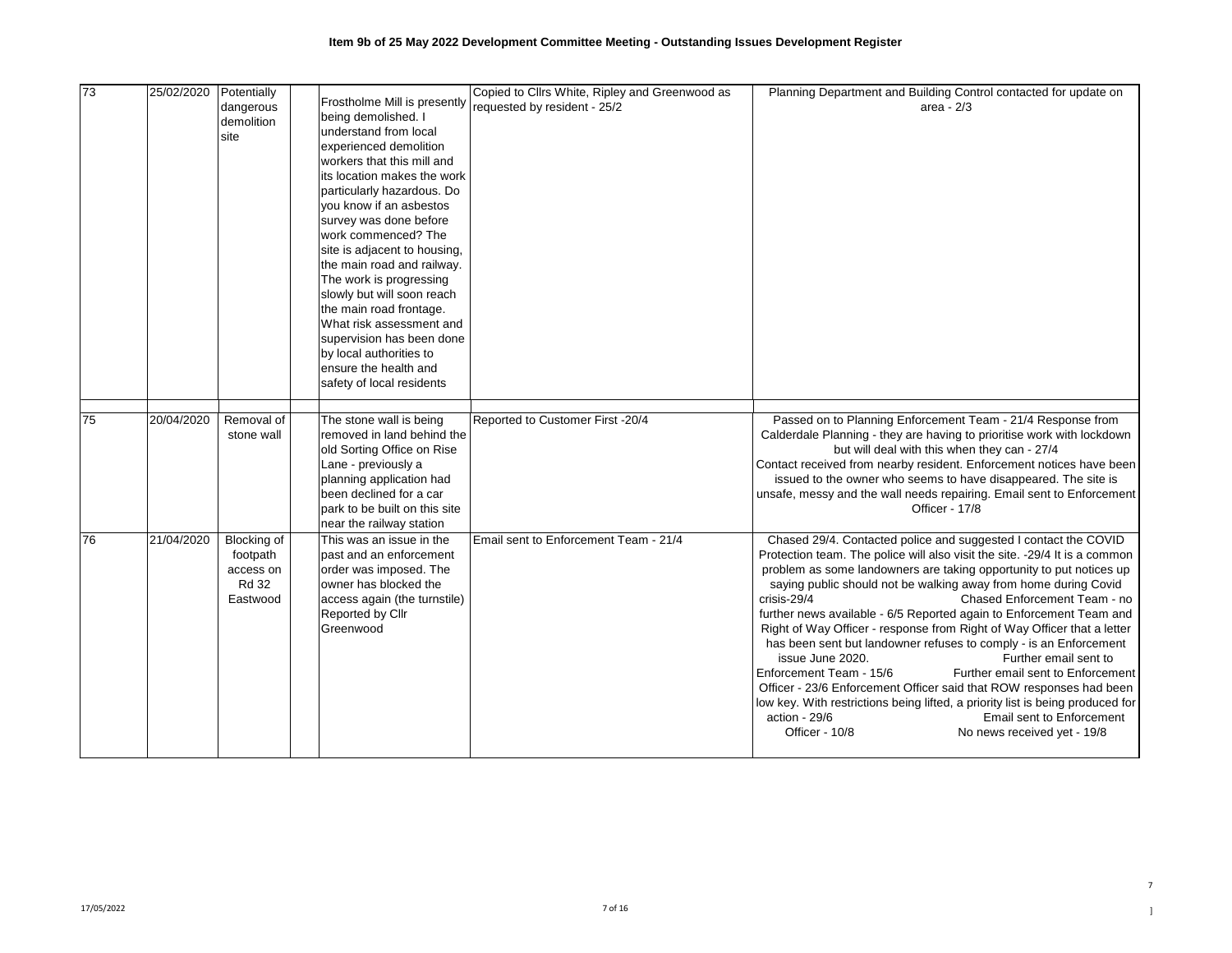| 78 | 29/04/2020 | Accessibility      |                             | Reported to Calderdale 29/4 Response received -                               |                                                                         |
|----|------------|--------------------|-----------------------------|-------------------------------------------------------------------------------|-------------------------------------------------------------------------|
|    |            | problems           | On the footpath adjoining   | the Rights of Way team will look visit this site when                         |                                                                         |
|    |            | with country       | the field that leads to     | next in the area-29/4                                                         |                                                                         |
|    |            | stile              | cottages at the bottom of   |                                                                               |                                                                         |
|    |            |                    | Shaw Wood Road, a new       |                                                                               |                                                                         |
|    |            |                    | stile has recently replaced |                                                                               |                                                                         |
|    |            |                    | an old one in the barbed    |                                                                               |                                                                         |
|    |            |                    | wire topped fence and the   |                                                                               |                                                                         |
|    |            |                    | access is less accessible   |                                                                               |                                                                         |
|    |            |                    | than previously. Residents  |                                                                               |                                                                         |
|    |            |                    | are wondering if this style |                                                                               |                                                                         |
|    |            |                    | meets the appropriate       |                                                                               |                                                                         |
|    |            |                    | standard. Also, it appears  |                                                                               |                                                                         |
|    |            |                    | that the style has been     |                                                                               |                                                                         |
|    |            |                    | painted with creosote       |                                                                               |                                                                         |
|    |            |                    | which is potentially a      |                                                                               |                                                                         |
|    |            |                    | COSHH hazard. Reported      |                                                                               |                                                                         |
|    |            |                    | by Cllr P Taylor            |                                                                               |                                                                         |
| 79 |            | Neighbour          | Neighbour blocking          | Emailed Community Covid, Tree Specialist,                                     | Email sent to Together Housing - 24/3 Issue raised again March 2021     |
|    |            | blocking           |                             | footpath behind 16 Whirlaw Heritage, Rights of Way team and Insp. Doughty -   | Email sent to planning on 24/3/21.                                      |
|    |            | footpath           |                             | Ave OL14 8DP and fencing 5/5 The path is not a public one, the trees were not | Response received that issue has been forwarded to the Tree Officer     |
|    |            | behind 16          | it off annexing land and    | covered by a TPO, the site is not a heritage one.                             | and Planning Enforcement. Tree Officer stated that trees were not       |
|    |            | <b>Whirlaw Ave</b> | removing trees              | Suggested that owner contacts the ABS Unit at                                 | protected - 27/3                                                        |
|    |            | OL14 8DP           | Further issue - tenants are | Calderdale - 6/5 Feedback from Calderdale that                                | Information received that a gate has been erected to block the public   |
|    |            | and fencing        | keeping a horse and foal in | land is not registered. Email to Enforcement Team                             | footpath-reported to Enforcement - 13/4                                 |
|    |            | it off             | a patch of muddy land       | with information from police and Together Housing                             | Report received that residents have dug hole to enable the installation |
|    |            | Also,              | behind their house. Police  | 12/5 Email sent to Community Covid Team, Sam                                  | of a permanent fence on the public path from Whirlaw Ave. This was      |
|    |            | keeping            | and RSPCA say nothing       | Pearson and wardens, Forestry Commission about                                | forwarded to Customer First to be reported to the Enforcement Team -    |
|    |            | horses in          | can be done unless horses   | the removal of trees. Forestry Commission are                                 | 22/4                                                                    |
|    |            | fenced area        | injured. Reported by Cllr   | consulting with the Regulations Team about                                    | Discussions withy Together Housing - April 2021                         |
|    |            |                    | Needham - 23/3              | Emailed Rights of Way Officer to progress - 28/5                              | Reported again to Planning Enforcement - May 2021 Response from         |
|    |            |                    |                             | ROWO said that he had sent out enforcement                                    | Planning Enforcement that they are aware of change of use from          |
|    |            |                    |                             | letters but the landowner was unwilling to cooperate                          | wasteland to smallholding and horse stables.                            |
|    |            |                    |                             | $-3/6$<br>Sent email to Enforcement Officer - 3/6                             | However, work is delayed because of Covid-19 - 8/6                      |
|    |            |                    |                             | Sent email to Enforcement Officer - 23/6 the 'land                            |                                                                         |
|    |            |                    |                             | grab' - 19/5                                                                  |                                                                         |
|    |            |                    |                             | Enforcement Officer said that ROW responses had                               |                                                                         |
|    |            |                    |                             | been low key. With restrictions being lifted, a priority                      |                                                                         |
|    |            |                    |                             | list is being produced for action - 29/6                                      |                                                                         |
|    |            |                    |                             | Enforcement Officer emailed - 10/8                                            |                                                                         |
|    |            |                    |                             | No news received - 19/8                                                       |                                                                         |
|    |            |                    |                             |                                                                               |                                                                         |

8 ]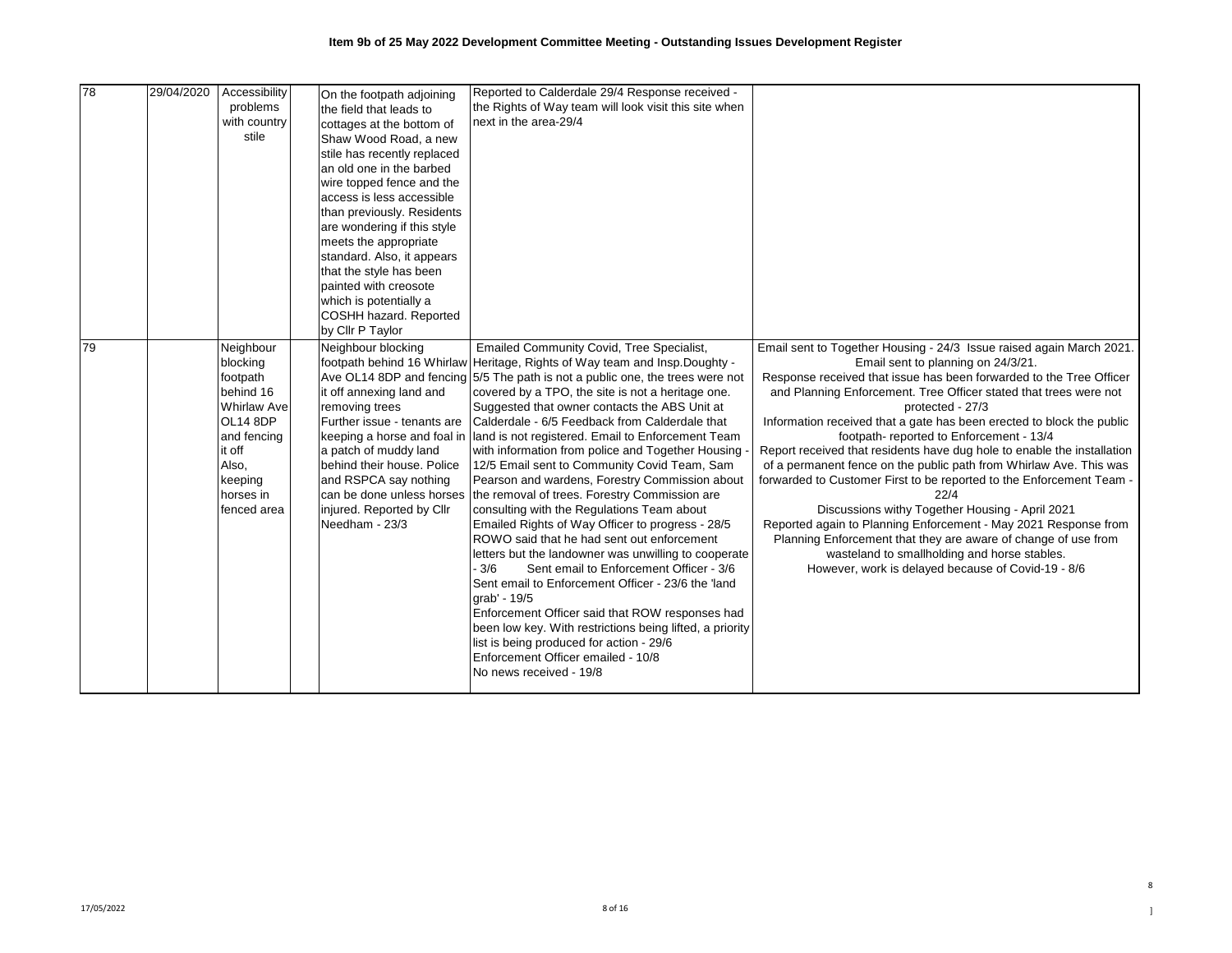| 80a | 08/05/2020 | Landowner<br>blocking<br>footpath on<br>Kebs Rd                                    | Landowner has history of<br>blocking footpath and<br>preventing access to rocks                                                                 | Emailed Community Covid, Rights of Way team -<br>14/5                                                                                                                                                                                          | Emailed Highways and Engineering for update - 26/5<br>Registered request again with Customer First - 28/5<br>Emailed Rights of Way Officer to progress - 28/5<br>ROWO said that he had sent out enforcement letters but the landowner<br>was unwilling to cooperate - 3/6<br>Sent email to Enforcement Officer - 3/6<br>Sent email to Enforcement Officer - 23/6<br>Enforcement Officer said that ROW responses had been low key. With<br>restrictions being lifted, a priority list is being produced for action - 29/6<br>Highways Enforcement Officer emailed for update - 10/7<br>No news received yet - 19/8 |
|-----|------------|------------------------------------------------------------------------------------|-------------------------------------------------------------------------------------------------------------------------------------------------|------------------------------------------------------------------------------------------------------------------------------------------------------------------------------------------------------------------------------------------------|-------------------------------------------------------------------------------------------------------------------------------------------------------------------------------------------------------------------------------------------------------------------------------------------------------------------------------------------------------------------------------------------------------------------------------------------------------------------------------------------------------------------------------------------------------------------------------------------------------------------|
| 81  | 08/05/2020 | Loose<br>paviers                                                                   | The paviers at the top of<br>the footpath that runs from<br>Longfield Grove to<br>Wellfield Terrace are loose.                                  | Reported to Calderdale - 14/5                                                                                                                                                                                                                  |                                                                                                                                                                                                                                                                                                                                                                                                                                                                                                                                                                                                                   |
| 91  | 15/06/2020 | Outstanding<br>Planning<br>Application                                             | Residents have<br>complained to Cllrs M<br>Doyle and M Carrigan<br>about the outstanding<br>planning application for 12<br>Henshaw Rd, Walsden. | TTC responded to request for consultation from<br>CMBC in Nov 2019 that the application was not<br>supported because of issues with access/egress<br>and because a full survey of land instability is<br>required. The application is ongoing. | Email sent to Planning Department -15/5 Response received that my<br>email has been forwarded to the Team Manager as the member of staff<br>dealing with issue was absent - 16/6<br>Reply received from planning that there are no resources to deal with<br>this at the moment - 29/6                                                                                                                                                                                                                                                                                                                            |
| 93  | 21/06/2020 | Missing<br>paving<br>stones                                                        | Stones missing from<br>paving outside barbers<br>shop on Halifax Rd<br>opposite to the Duke of<br>York pub                                      | Reported to Calderdale - 22/6                                                                                                                                                                                                                  |                                                                                                                                                                                                                                                                                                                                                                                                                                                                                                                                                                                                                   |
| 98  | 20/07/2020 | Road<br>subsiding                                                                  | Resident reported<br>subsiding road on Causey<br>Wood Rd (off Woodhouse<br>Rd) Todmorden. Reported<br>by Cllr P Taylor                          | Reported to Calderdale 22/7                                                                                                                                                                                                                    | Chased Highways 13/10<br>Response received that the side of the road has been barriered off and<br>the road is being constantly monitored for deterioration. At present no<br>further action is required -13/10                                                                                                                                                                                                                                                                                                                                                                                                   |
| 99  | 20/07/2020 | Loose<br>branch on<br>tree                                                         | Resident reported loose<br>branch on tree on Causey<br>Wood Rd, Todmorden.<br>Reported by Cllr P Taylor                                         | Reported to Calderdale 22/7                                                                                                                                                                                                                    |                                                                                                                                                                                                                                                                                                                                                                                                                                                                                                                                                                                                                   |
| 101 | 19/07/2020 | Potential<br>breach of<br><b>PSPO</b>                                              | Are PSPOs relevant to<br>Lumbutts Rd and<br>properties nearby. Raised<br>by Cllr P Taylor                                                       | Reported to Environmental Health, Calderdale -<br>29/7                                                                                                                                                                                         |                                                                                                                                                                                                                                                                                                                                                                                                                                                                                                                                                                                                                   |
| 108 | 18/08/2020 | A646 Sheep<br>straying on<br>to road at<br>Cornholme<br>Raised by<br>/Cllr K White | Potential to cause accident<br>as move down from Moor.<br>Suggestion for cattle grid                                                            | create side entrance to enclose cattle grid as well.<br>Photos sent by townclerk by Cllr K White - under<br>consideration as to next step                                                                                                      | Email sent to Steven Lee Calderdale MBC - need to No REPLY RECEIVED. Se also item 238 regarding sheep in Gorpley<br>woodland - 8/11                                                                                                                                                                                                                                                                                                                                                                                                                                                                               |

9 ]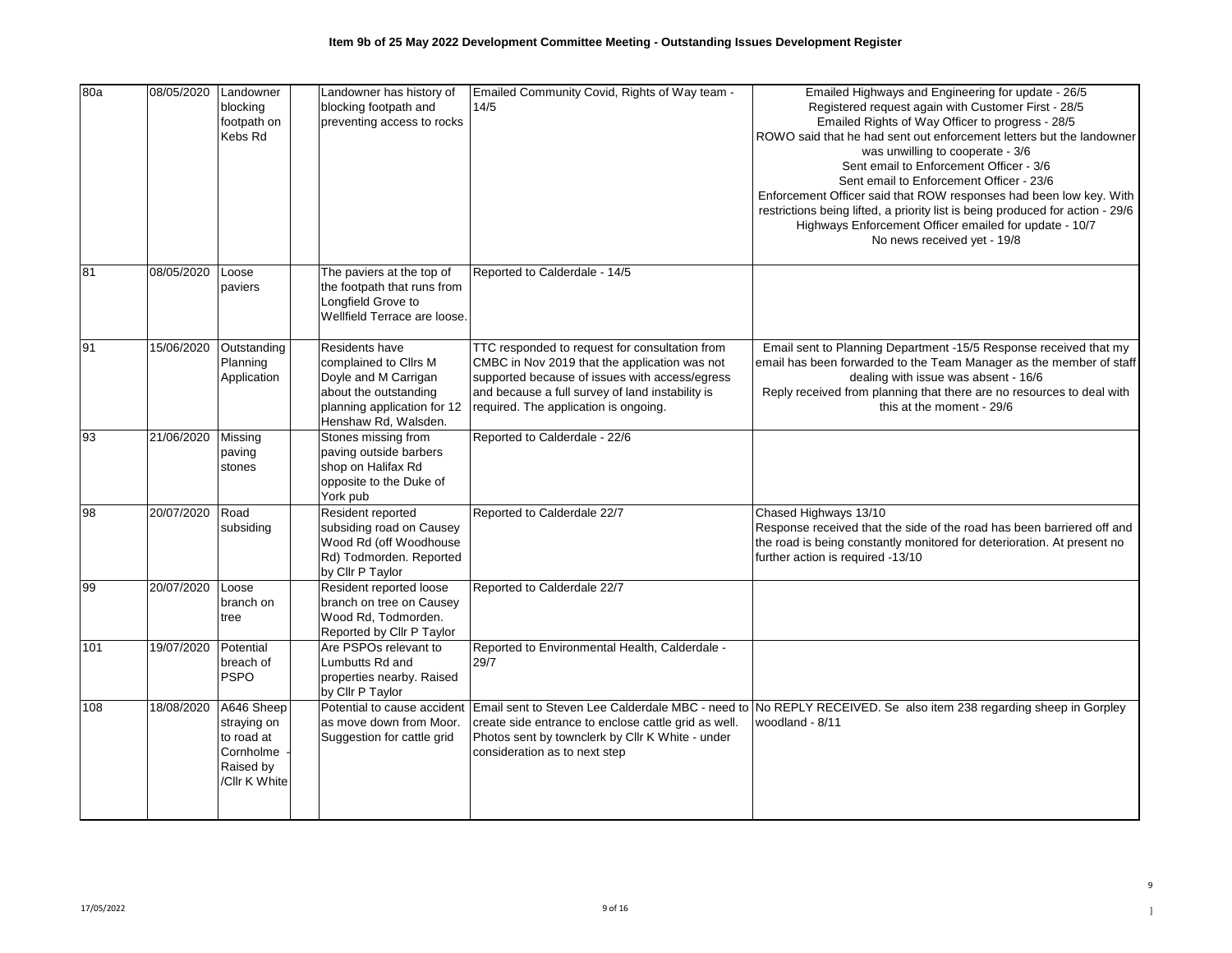| 109<br>115 | 18/08/2020<br>08/09/2020 | <b>Bus Service</b><br>resumption<br>re schools -<br>Cllr K White<br>Fly tipping                | Enquiries made of First<br>Bus and Rosso re having<br>enough capacity/service to<br>get children to school on<br>resumption.<br>Several black bin bags of   | Awaiting definitive responses. Govt assistance to<br>CMBC - clarifiication as to what funded and not in<br>terms of expectation of all children to travel together<br>yet schools seeking to separate years. To be<br>considered in light of capacity guidleines set by<br>govt. Buses may be more economical to run<br>reduction at 75% for schools but may not have<br>capacity to then run normal service.<br>Reported to Calderdale - 8/9                                                                                                                                                                                                | Various emails exchanged between all parties and most problems<br>resolved. Outstanding issue with making permanent the service for<br>students living in Rawtenstall attending Tod High - October 2020 |
|------------|--------------------------|------------------------------------------------------------------------------------------------|-------------------------------------------------------------------------------------------------------------------------------------------------------------|----------------------------------------------------------------------------------------------------------------------------------------------------------------------------------------------------------------------------------------------------------------------------------------------------------------------------------------------------------------------------------------------------------------------------------------------------------------------------------------------------------------------------------------------------------------------------------------------------------------------------------------------|---------------------------------------------------------------------------------------------------------------------------------------------------------------------------------------------------------|
|            |                          | on Bacup<br>Rd just past<br>Clough Foot<br>Treatment<br>Works.<br>Reported by<br>Cllr M Taylor | rubbish dumped in stream                                                                                                                                    |                                                                                                                                                                                                                                                                                                                                                                                                                                                                                                                                                                                                                                              |                                                                                                                                                                                                         |
| 119        | 17/09/2020               | Lack of<br>recycling at<br>top of<br><b>Brighton St</b><br>and<br><b>Brighton</b><br>Terrace   | Although the waste wagon<br>manages to access the top<br>of the street, the recycling<br>they have no recycling<br>service. Reported by Cllr T<br>Greenwood | Reported to Waste Manager - 16/9 Response that<br>cars block road and prevent access - 16/9<br>CIr Ripley provided more information which was<br>wagon does not. Effectively referred to Waste Manager - in effect, the waste<br>operatives were taking some bags but not others -<br>21/9<br>Cllr P Ripley has approached Cllr S Press for<br>support also - 22/9<br>Awaiting video of wagon from Monday from resident<br>to send to Waste Manager- 22/9 Suggested, via Cllr<br>P Ripley, that resident with disability request<br>additional support from Calderdale - 2/10<br>Video of recycling collection sent to Calderdale -<br>26/10 |                                                                                                                                                                                                         |
| 123        | 13/10/2020               | Fly tipping                                                                                    | Fly tipping of building<br>materials on field next to<br>Lee Bottom Rd. Reported<br>by Cllr P Taylor                                                        | Reported to Calderdale - 13/10 Emailed Customer<br>First for an update. Planning copied in - 2/11<br>Land Registry shows there is no owner of the land.<br>Email to Calderdale to enquire whether they will<br>take it over and take on responsibilities - 10/11 The<br>land is owned by a local farmer. Reported again to<br>Customer First and Environmental health as there is<br>concern that some of the waste may be<br>contaminated and will drain down the valley as<br>surface water - 9/2                                                                                                                                          | Email received - has been referred for action/referral to Environmental<br>Agency - 25/2 Visit and Letter from Community Health Team -<br>November 2021                                                 |
| 129        | 26/10/2020               | Illegible<br>road sign                                                                         | Illegible road sign on Lee<br>Bottom Rd. Reported by<br>Cllr P Taylor                                                                                       | Reported to Calderdale - 26/10                                                                                                                                                                                                                                                                                                                                                                                                                                                                                                                                                                                                               |                                                                                                                                                                                                         |
| 142        | 01/02/2020               | Additional<br>bins<br>required                                                                 | report with suggested<br>additional locations for<br>bins.                                                                                                  | Cllr L Needham has done a Discussed with SCG 01/02.<br>Phone conversation - delays because of Covid etc.                                                                                                                                                                                                                                                                                                                                                                                                                                                                                                                                     | A walk round with SCG and Cllr L Needham/Assistant Town Clerk to<br>be arranged for early 2021 - 1/12                                                                                                   |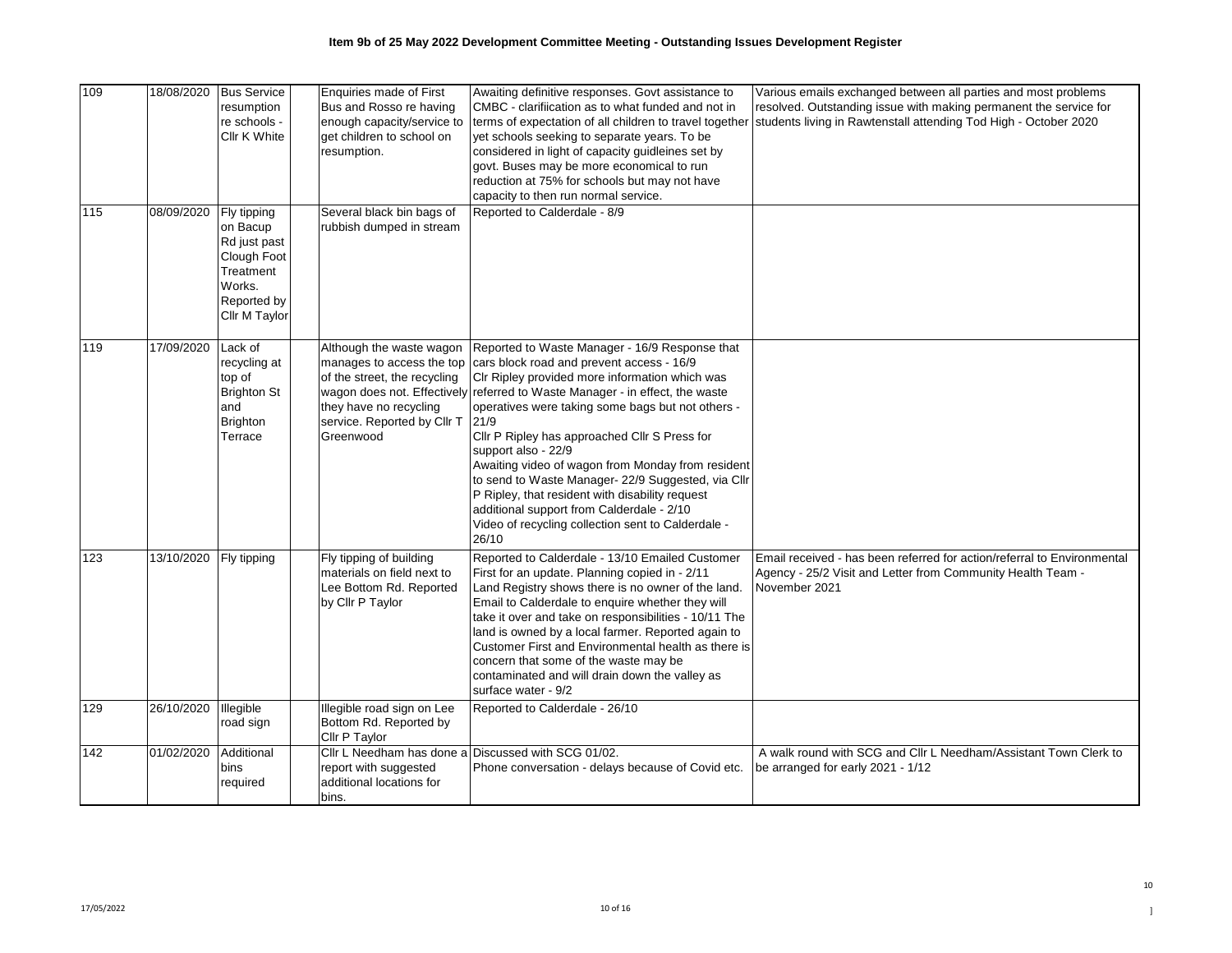| 145  | 14/12/2020 | Condition of<br>Woodhouse<br>Rd                                                                              | Road is in poor condition<br>and there is concern it will<br>fall away if there is<br>flooding. Reported by Cllr.<br>P Taylor                                    | Email to Steven Lee - 14/12 and reported on<br>contact form to Calderale - 14/12                                                        |                                            |
|------|------------|--------------------------------------------------------------------------------------------------------------|------------------------------------------------------------------------------------------------------------------------------------------------------------------|-----------------------------------------------------------------------------------------------------------------------------------------|--------------------------------------------|
| 146  | 14/12/2020 | Canal<br>bridge at<br>Shaw Wood<br>Rd                                                                        | on this bridge for a number<br>of years as it has been<br>damaged. The number of<br>cars and weight has been<br>increasing putting extra<br>starin on the bridge | There has been scaffolding Reported to Calderdale - 14/12                                                                               |                                            |
| 155  | 11.01.2021 | Ice on<br>pavements                                                                                          | Ice on pavements reported<br>in Todmorden, Cllr L<br>Needham and Admin<br>Officer reported                                                                       | Reported to Calderdale who have stated that it is<br>their policy not to grit pavements near their<br>buildings. Awaiting update - 11/1 |                                            |
| 160a | 15.03.2021 | <b>Blocked</b><br>trough<br>preventing<br>drainage of<br>rainwater                                           | Blocked trough at 14a<br>Lumbutts Rd. Reported by<br>Cllr P Taylor                                                                                               | Reported to Customer First several times and then<br>15/3                                                                               |                                            |
| 171  | 11.03.2021 | Replaceme<br>nt of<br>permeable<br>track road at<br>Royd Farm<br>with<br>impermeabl<br>e surface<br>(tarmac) | Farmer has replaced<br>permeable 'fairings' with<br>tarmac on a track on his<br>farm leading to the farm<br>and 5 cottages. Reported<br>by Cllr A Hollis         | Email sent to Calderdale Planning Dept to ask for<br>their advice - 11/3                                                                |                                            |
| 176  | 01.04.2021 | Loose street<br>sign on<br>Harvelin<br>park                                                                  | Street sign has been<br>removed from its fixings at<br>Harvelin Park. Reported by<br>Cllr P Taylor                                                               | Reported to Calderdale - 1/4                                                                                                            |                                            |
| 180  | 13.04.2021 | Broken road<br>sign                                                                                          | Lane/Mankinholes Bank.<br>Reported by Cllr P Taylor                                                                                                              | Road sign broken on Cross Reported to Customer First - 13/4                                                                             |                                            |
|      | 22.06.2021 | Trees<br>blocking<br>light from<br>flats                                                                     | Trees (from vicarage?)<br>blocking light from flats at<br>Ridge Foot. Reported by<br>Cllr P Taylor                                                               | Email to Together Housing - 22/6                                                                                                        |                                            |
| 200  | 24.06.2021 | Problems<br>with large<br>vehicles<br>trying to use<br>Shaw Wood<br>Rd and<br>getting<br>stuck               | Problems with large<br>vehicles trying to use Shaw<br>Wood Rd and getting<br>stuck. This includes<br>wagons and horse boxes.<br>Reported by Cllr P Taylor        | Reported to Customer First - 24/6                                                                                                       | No response received. Reported again 17/11 |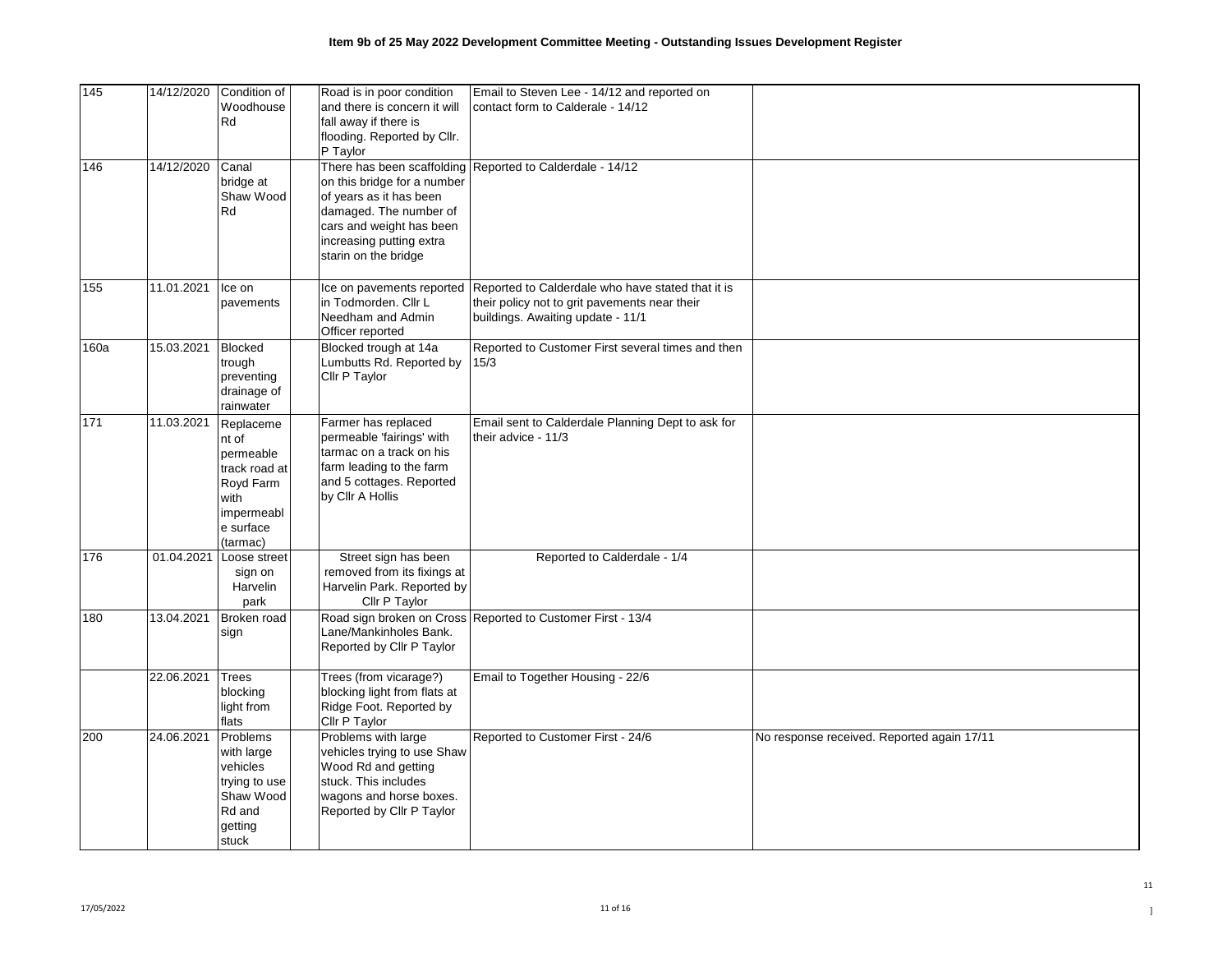| 201 | 24.06.2021 | <b>Request for</b><br>road<br>signage st<br>iunction                                                                          | Request for road signage<br>from Blackshawhead/over<br>the tops from Burnley, at<br>the junction of Eastwood<br>Road into Crossley New<br>Road. Reported by Cllr P<br>Taylor | Reported to Customer First - 24/6                                                                                                                                                                                                                                       | Chasing email sent 10/5/22 New reference number 220511-000361 -<br>10/5                                                                                                                                                 |
|-----|------------|-------------------------------------------------------------------------------------------------------------------------------|------------------------------------------------------------------------------------------------------------------------------------------------------------------------------|-------------------------------------------------------------------------------------------------------------------------------------------------------------------------------------------------------------------------------------------------------------------------|-------------------------------------------------------------------------------------------------------------------------------------------------------------------------------------------------------------------------|
| 202 | 24.06.2021 | Concern<br>that taxi firm<br>licenses are<br>not being<br>approved                                                            | Concern that taxi firm<br>licenses are not being<br>approved. . Reported by<br>Cllr P Taylor                                                                                 | Reported to Customer First - 24/6                                                                                                                                                                                                                                       |                                                                                                                                                                                                                         |
| 204 | 28.06.2021 | Concerns<br>about lack<br>of<br>adherence<br>to planning<br>permissions<br>for buildings<br>around<br><b>Hollins Mill</b>     | Concerns about lack of<br>adherence to planning<br>permissions for buildings<br>around Hollins Mill. Raised<br>by Cllr M Doyle                                               | Meeting scheduled for 28/6 to discuss. This will be<br>referred to the Development Committee meeting on<br>21 July. Emails sent to Calderdale Flood Team,<br>Yorkshire Watre and the Environment Agency<br>about concerns for the culvert under Hollins Mill. -<br>29/6 | Email from Calderdale Food Team - are sending engineer out to<br>inspect - 2/7                                                                                                                                          |
| 205 | 21.06.2021 | Overgrown<br>trees<br>outside<br>Ridge Foot<br>flats                                                                          | Overgrown trees outside<br>Ridge Foot flats. Reported<br>by Cllr P Taylor                                                                                                    | Emailed Together Housing - 21/6                                                                                                                                                                                                                                         |                                                                                                                                                                                                                         |
| 207 | 07.07.21   | Old cars<br>parked<br>without tax/<br>insurance/<br>MOT?                                                                      | Resident reported issue of<br>old cars being left behind<br>Factory Shop on Halifax Rd                                                                                       | Reported to Calderdale to see if issue for traffic<br>wardens - 8/7                                                                                                                                                                                                     | Reported to Environmental Health - 8/7 Nothing has happened and<br>resident says dumping includes old fridges and paint pots. Reported to<br>Street Cleaning, Highways and Upper Valley Coordinaor - 19/10              |
| 213 | 02/08/2021 | Complaints<br>as Youth<br>Hostel in<br>Mankinholes<br>is being<br>marketed as<br>venue for<br>parties and<br>stag<br>weekends | Complaints as Youth<br>Hostel in Mankinholes is<br>being marketed as venuw<br>for parties and stag<br>weekends. Reported by<br>resident                                      | Town Clerk sent letter to YHA Customer Services -<br>2/8                                                                                                                                                                                                                |                                                                                                                                                                                                                         |
| 215 | 12/08/2021 | Overgrown<br>bush<br>blocking<br>access style                                                                                 | Overgrown bush blocking<br>access style on Lee Bottom<br>Rd. Reported by Cllr. P<br>Taylor                                                                                   | Reported to Customer First - 12/8                                                                                                                                                                                                                                       | Response from Customer First - bush is on private land -15/8<br>urther email sent to clarify that the issue is one of the landowner<br>blocking the public right of way - 15/8<br>Reference number 210817-000072 - 17/8 |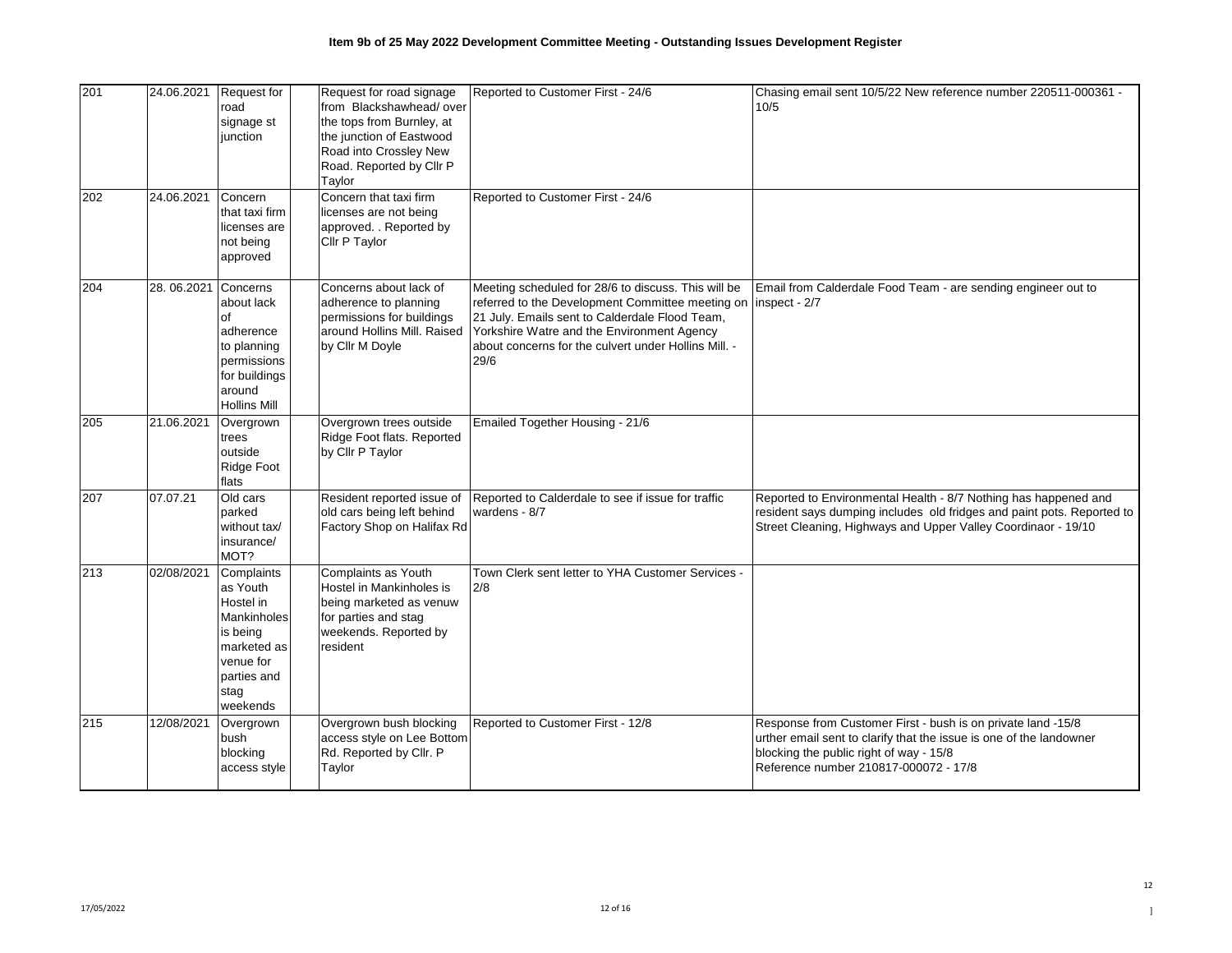| 216 | 16/08/2021 | Flooding on<br>Lee Bottom<br>Rd caused<br>by raising of<br>unmade<br>road<br>(private)                                                                             | Lee Bottom Rd floods<br>because the unmade road<br>to the side is 2 ft higher -<br>this has been caused by<br>rough materials being<br>added on several<br>occasions. Reported by Cllr  | Email sent to Calderdale Flood team - 16/8                       | Response received that flood engineer will attend - reference CRN<br>383398 - 19/8 The situation has been exacerbated as a concrete road,<br>raised by girders was laid at the end of September. Emails sent to<br>Customer First and Calderdale Flood Team by Cllr P Taylor. Email sent<br>by assistant clerk to Calderdale Flooding Team and Planning - 6/10<br>Passed to Rights of way team as this is a bridleway - ref: SR 385821<br>Email sent to Calderdale and the Flooding Team for an update on the |
|-----|------------|--------------------------------------------------------------------------------------------------------------------------------------------------------------------|-----------------------------------------------------------------------------------------------------------------------------------------------------------------------------------------|------------------------------------------------------------------|---------------------------------------------------------------------------------------------------------------------------------------------------------------------------------------------------------------------------------------------------------------------------------------------------------------------------------------------------------------------------------------------------------------------------------------------------------------------------------------------------------------|
|     |            | Also, the<br>laying of<br>girders and<br>concrete<br>road surface<br>in<br>September<br>2021.<br>Also, road<br>has been<br>closed<br>several<br>times to<br>enable | P Taylor                                                                                                                                                                                |                                                                  | issues already raised and the further issue of the access road - 6/1<br>Further issues as Lee Bottom Road has been closed (without a traffic<br>order) so that roadworks can be done to Stoodley Lane to enable a<br>new access road to be built to Rough Top Farm. Email sent to<br>Customer First and Rights of Way Team - 27/1                                                                                                                                                                             |
|     |            | roadworks<br>to be done<br>to enable a                                                                                                                             |                                                                                                                                                                                         |                                                                  |                                                                                                                                                                                                                                                                                                                                                                                                                                                                                                               |
| 222 | 18/08/2021 | Instability of<br>houses on<br>Halifax Rd<br>and<br>surrounding<br>streets                                                                                         | Instability of houses on<br>Halifax Rd and surrounding<br>streets. Houses are<br>vibrating with passing<br>traffic and cracks are<br>appearning in walls - raised<br>at DC meeting 18/8 | Email sent to Building Control - 9/9                             | Issue referred to Highways ref: 210910-000176 - 14/9<br>Issue raised with senior management team 0n 16/12. The issue is to<br>be investigated - 16/12                                                                                                                                                                                                                                                                                                                                                         |
| 224 | 18/08/2021 | Drains in<br>front of Aldi<br>blocked with<br>building<br>debris                                                                                                   | Drains in front of Aldi<br>blocked with building<br>debris. Reported by Cllr the<br>Revd G Kent                                                                                         | Email to Customer First - 9/9                                    |                                                                                                                                                                                                                                                                                                                                                                                                                                                                                                               |
| 225 | 18/08/2021 | Blocked<br>drains on<br>Church Rd                                                                                                                                  | Blocked drains on Church<br>Rd - caused by rubble<br>coming down from Church<br>Hill. Reported by Cllr M<br>Taylor                                                                      | Email to Customer First - 9/9                                    | Issue reported to Highways - ref: 210910-000052                                                                                                                                                                                                                                                                                                                                                                                                                                                               |
| 227 | 14/09/2021 | Speeding<br>on<br>Wellington<br>Rd, Dale St<br>and Lee<br><b>Bottom Rd</b>                                                                                         | Speeding on Wellington<br>Rd. Reported by Cllr P<br>Taylor                                                                                                                              | Email to Upper Valley Coordinator to request SID<br>check - 14/9 | SID check done on LSeptember 2021 - speed well below speed limit -<br>on Lee Bottom Rd 14/9                                                                                                                                                                                                                                                                                                                                                                                                                   |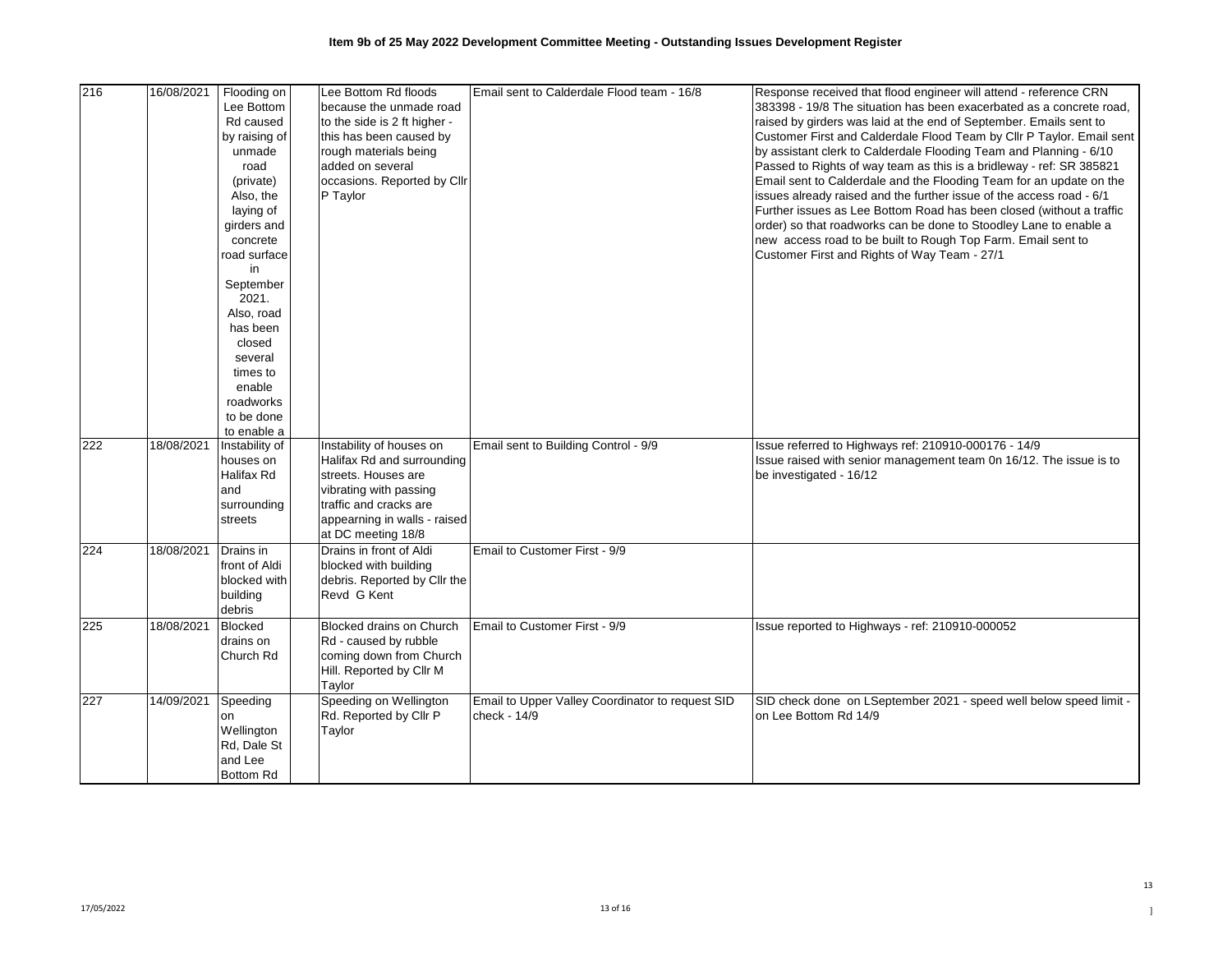| 230 | 04/10/2021 | Dangerous<br>cobbles<br>alongside<br>canal, by<br>Shaw Wood<br><b>Bridge</b>                                                                                                                                         | WYCA has upgraded the<br>towpath along the canal<br>However, the work to the<br>cobbles has not taken<br>place. Reported by Cllr P<br>Taylor                                                                                                                               | Email to Customer First and WYCA - 7/10                                                        |                                                                                                                                                                                                                                                                                                                                                                                                                                                                                       |
|-----|------------|----------------------------------------------------------------------------------------------------------------------------------------------------------------------------------------------------------------------|----------------------------------------------------------------------------------------------------------------------------------------------------------------------------------------------------------------------------------------------------------------------------|------------------------------------------------------------------------------------------------|---------------------------------------------------------------------------------------------------------------------------------------------------------------------------------------------------------------------------------------------------------------------------------------------------------------------------------------------------------------------------------------------------------------------------------------------------------------------------------------|
| 231 | 07/10/2021 | <b>Building</b><br>materials<br>dumped on<br>farm off Lee<br><b>Botton Rd</b>                                                                                                                                        | Over a number of years<br>building rubble (unsorted0<br>has been dumped on<br>farmland. Also, the the<br>farmer next along burns<br>waste creating toxic waste.<br>Has been reported before<br>to Calderdale.Reported by<br>Cllr P Taylor                                  | Reported online as fly tipping - 7/10                                                          | Ref no: #211007-000356. Response that this is private land and<br>therefore Street Cleansing cannot get involved - 12/10.<br>Email sent to Planning about possible planning issues arising - 12/10<br>Issue being considered - 21/07674/FLYHAZ - 20/10                                                                                                                                                                                                                                |
| 232 | 07/10/2021 | Overgrown<br>hedge on<br>Daisy Bank<br>Street OL14<br>8PD. Also<br>Also the<br>road side<br>hedges from<br>the Staff of<br>Life pub on<br><b>Burnley</b><br>Road all the<br>way to<br>Portsmouth<br>are<br>overgrown | This overgrown hedge is<br>causing problems for<br>people parking their cars.<br>The full length of Burnley<br>Rd from Staff of Life to<br>Portsmouth has overgrown<br>hedges causing people<br>with buggies/children to<br>walk in the main road.<br>Reported by resident | Email to Customer First - 7/10                                                                 | Raised with Highways for the road and Parking for the car park. The<br>reference is 211007-000349. - 7/10                                                                                                                                                                                                                                                                                                                                                                             |
| 233 | 12/10/2021 | Missed rural<br>recycling<br>collections                                                                                                                                                                             | Resident is waiting for<br>more than 4 weeks for<br>collection. Raised by Cllr M<br>Taylor                                                                                                                                                                                 | Email sent to manager of recycling collections -<br>12/10                                      | Response to all enquiries about recycling collections given by senior<br>manager Calderdale - 26/10                                                                                                                                                                                                                                                                                                                                                                                   |
| 234 | 19-Oct     | Sheep<br>grazing in<br>area of<br>SSSI                                                                                                                                                                               | Report that sheep are<br>grazing at Gorpley Clough<br>potentially impacting the<br>enviroment. Reported by<br>resident                                                                                                                                                     | Email sent to Calderdale Council - 19/10                                                       | No response received from Calderdale Council. Se also item Emails<br>received from resident and Slow the Flow. Email sent to Steven Lee at<br>Calderdale - 8/11 Countryside Team have contacted the landowner<br>and they have contracted a fencing company to keep the sheep in. This<br>may take around 4 weeks though as the contractors are very busy<br>Also, Animal officer has been in touch to enquire if sheep are still loose ·<br>17/11 Further email to Steven Lee - 18/1 |
| 235 | 19/10/2021 | Inadequate<br>street<br>lighting in<br>Todmorden                                                                                                                                                                     | Inadequate street lighting<br>in Todmorden.in several<br>areas - reported by local<br>Reclaim the Streets group                                                                                                                                                            | Email to CAFM and Upper Valley Co-ordinator -<br>19/10<br>Email sent to Customer First - 20/10 | Email from Jae Campbell - will be on agenda of SCG meeting 15/11.<br>Reported each light on online system as advised by customer First -<br>27/10<br>Spoke with Senior manager in Highways. This is matter fpr<br>Neighbourhood Safety Team - 29/10.                                                                                                                                                                                                                                  |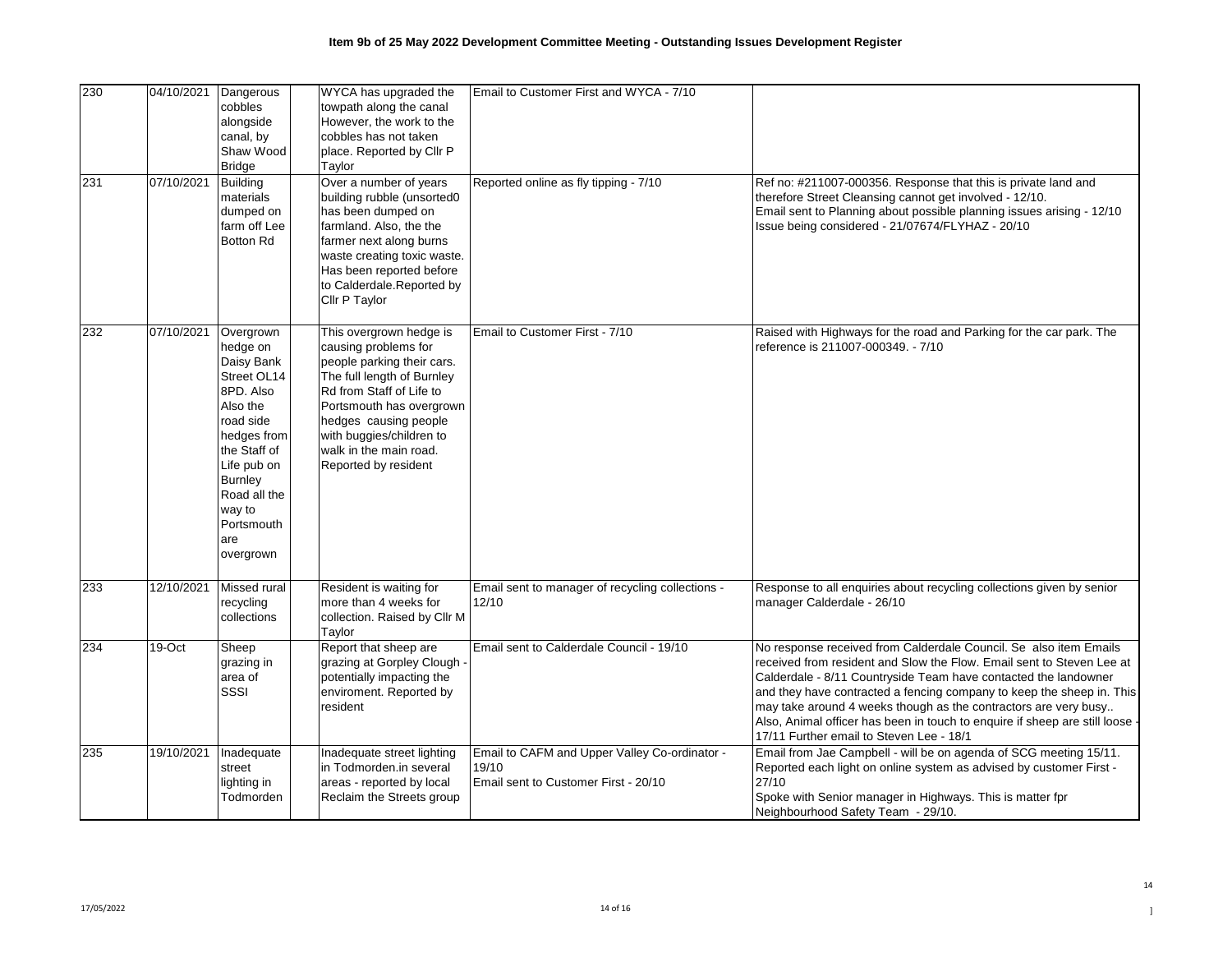| 236 | 20/10/2021 | Loose<br>stones in<br>wall near<br>bus stop in<br>Portsmouth                    | Loose stones in wall near<br>bus stop in Portsmouth.<br>Reported by Cllr K White                                                                                                                                                                              | Email to Customer First - 20/10                                                  | Further email sent to Customer First as work has not been done - 27/1                                                                                                              |
|-----|------------|---------------------------------------------------------------------------------|---------------------------------------------------------------------------------------------------------------------------------------------------------------------------------------------------------------------------------------------------------------|----------------------------------------------------------------------------------|------------------------------------------------------------------------------------------------------------------------------------------------------------------------------------|
| 237 | 26/10/2021 | Misuse of<br>disabled<br>parking<br>spaces at<br>Todmorden<br>Leisure<br>Centre | People with disability are<br>unable to park in disabled<br>parking bays at the leisure<br>centre as people are using<br>the spaces to walk their<br>dogs in the park/watch their<br>children play football on the<br>astroturf. Reported by Cllr L<br>Thorpe | Email to Customer First - 26/10                                                  | Has been allocated to parking enforcement team - 27/10 Response -<br>parking team does not look after parking at the Leisure Centre.<br>Email sent to Leisure Centre direct - 9/11 |
| 238 | 26/10/2021 | Collapse of<br>part of wall<br>and road<br>near Lobb<br>Mill into the<br>river  | road near Lobb Mill into the Stven Lee - 1/11<br>river. Reported bt Cllr M<br>Holmstedt                                                                                                                                                                       | Collapse of part of wall and Visited site on 28/10 to take photos. Email sent to | Steve Lee reponse - works are being designed and agreed with the EA<br>2/11                                                                                                        |
| 239 | 09/11/2021 | <b>Broken</b><br>bench in<br>shelter at<br>Centre Vale<br>Park                  | Centre Vale Park.<br>Reported by Cllr P Taylor                                                                                                                                                                                                                | Broken Bench in shelter at Emailed Customer First - 9/11                         | Advised that this is dealt with by CAFM                                                                                                                                            |
| 240 | 16/11/2021 | <b>Blocked</b><br>gate on<br>bridleway in<br>Ramsden<br>Wood,<br>Walsden        | Blocked gate on bridleway<br>in Ramsden Wood,<br>Walsden. Reported by Cllr<br>P Taylor                                                                                                                                                                        | Emailed Customer First - 16/11                                                   | Reported to Rights Of Way Team, reference 211116-000184. - 17/11                                                                                                                   |
| 241 | 16/11/2021 | <b>Request for</b><br>gritting on<br>Rossendale<br>Rd                           | Request for gritting on<br>Rossendale Rd. Reported<br>by Cllr. P Taylor                                                                                                                                                                                       | Emailed Customer First - 16/11                                                   | Response received that Rossendale Rd cannot be added to the list.-<br>17/11                                                                                                        |
| 242 | 17/11/2021 | Damage to<br>wall at<br><b>Shaw Cross</b><br>Rd                                 | Damage to wall at Shaw<br>Cross Rd. Caused by large<br>vehicles being repeatedly<br>getting stuck. Reported by<br>Cllr P T aylor                                                                                                                              | Emailed Customer First - 16/11                                                   | Reported to Highways - 211117-000168. - 17/11                                                                                                                                      |
| 242 | 01/12/2021 | Water<br>flooding<br>from hillside<br>on to<br>Heather<br>Bank,<br>Walsden      | on to Heather Bank,<br>Walsden. Reported by<br>resident to Admin Officer                                                                                                                                                                                      | Water flooding from hillside Emailed Flooding email - 1/12                       | This will be reported to flood engineers when resident's contact details<br>received = $1/12$<br>Ref:CRN 388935 - 2/12                                                             |